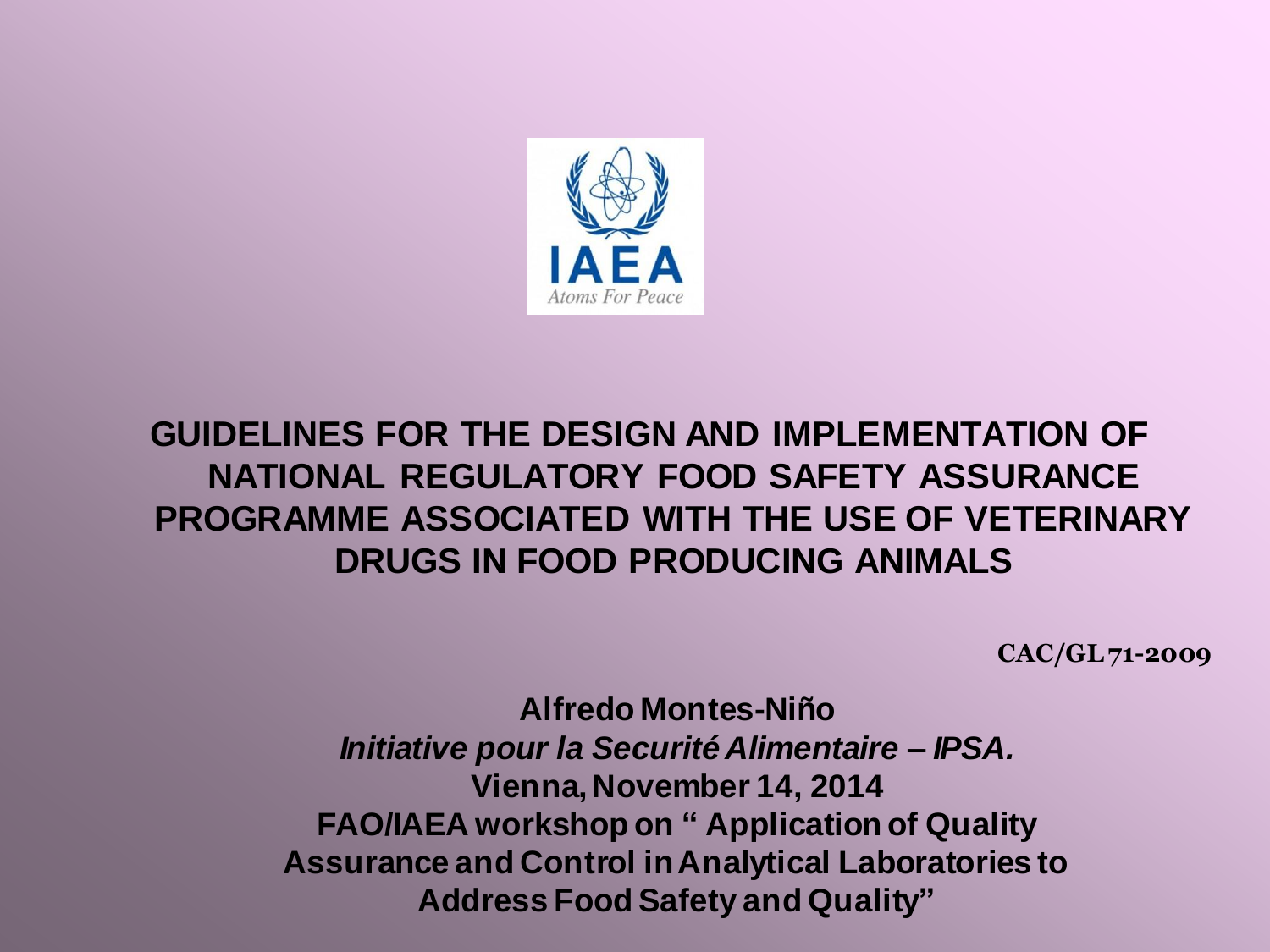1. Food production systems assure that exposure animals to veterinary drugs is not a risk to human health.

2. Commercial entities in the production and marketing of food have the primary responsibility for food safety.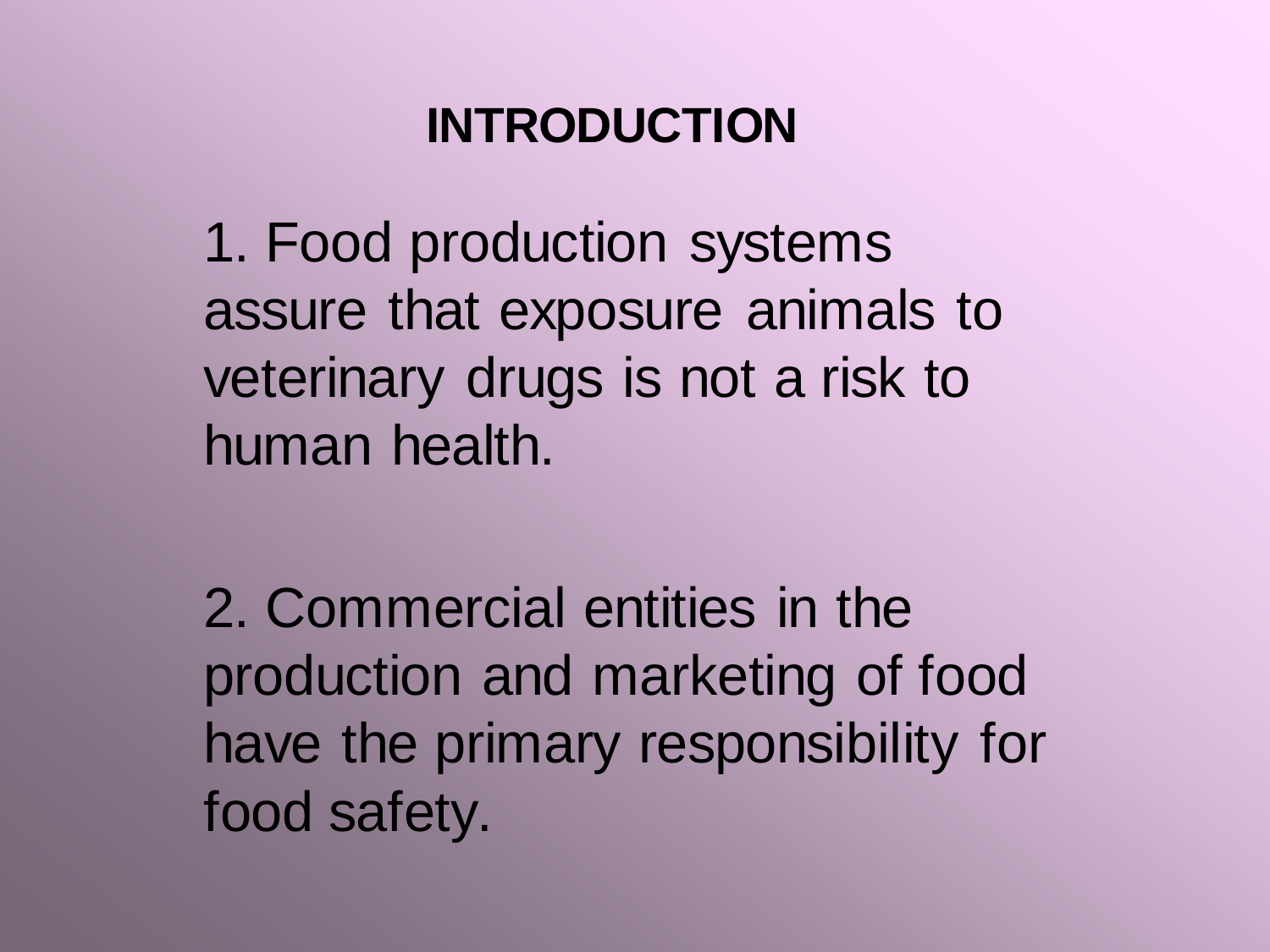- Competent authorities:
	- control use of veterinary drugs,
	- verify practices measures veterinary drug distribution and food production systems,
	- effective protection consumer health,
	- fair practice in the food trade,
	- goals of Codex Alimentarius.
	- All parties responsible:
		- consumers information and education
		- sound choice of food products of animal origin.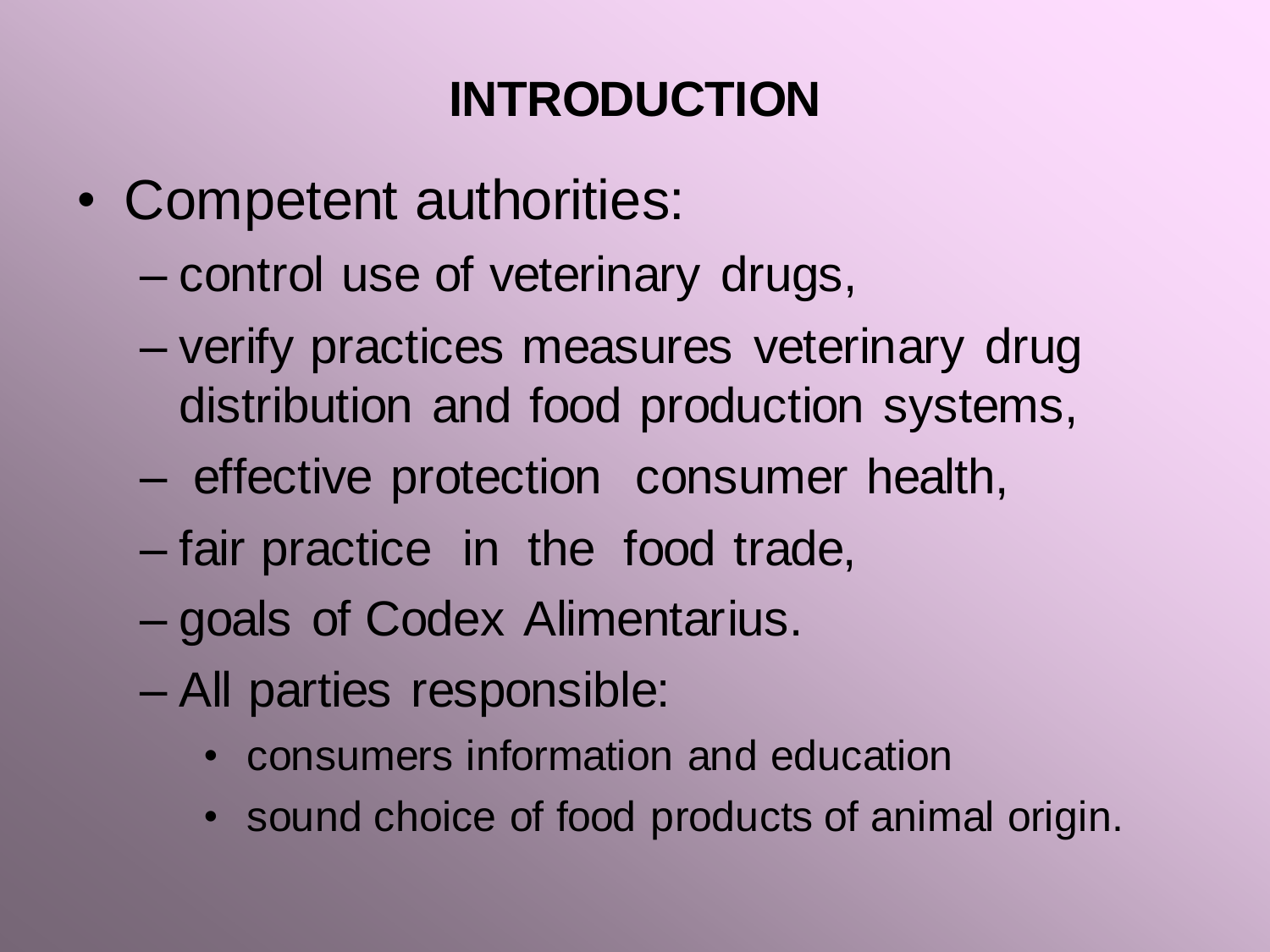- 3. Programme based on risk.
- All food types.
- Controls and verification.
- Risk to consumers.



- Approach based on risk. Resources to real human health protection.
- 4. Risk profiles vary by country, region, species and/or production system.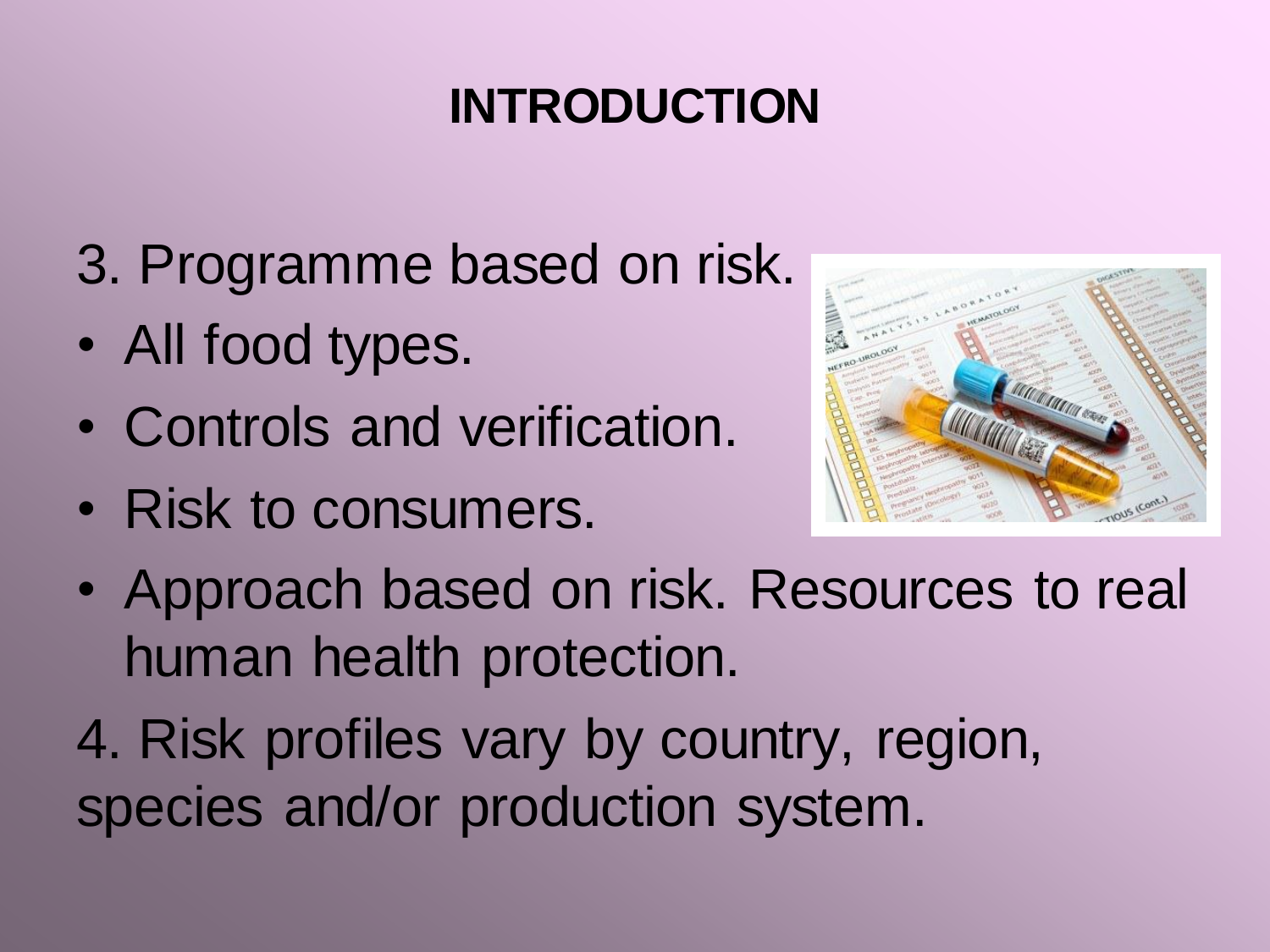- Control and verification assurance programme based on risk.
- Exporting countries certify safety of exported food
- Importing countries confidence to accept consignments.
- 5. Some developing countries:
	- transition period
	- technical assistance
	- Full implementation of Guidelines.

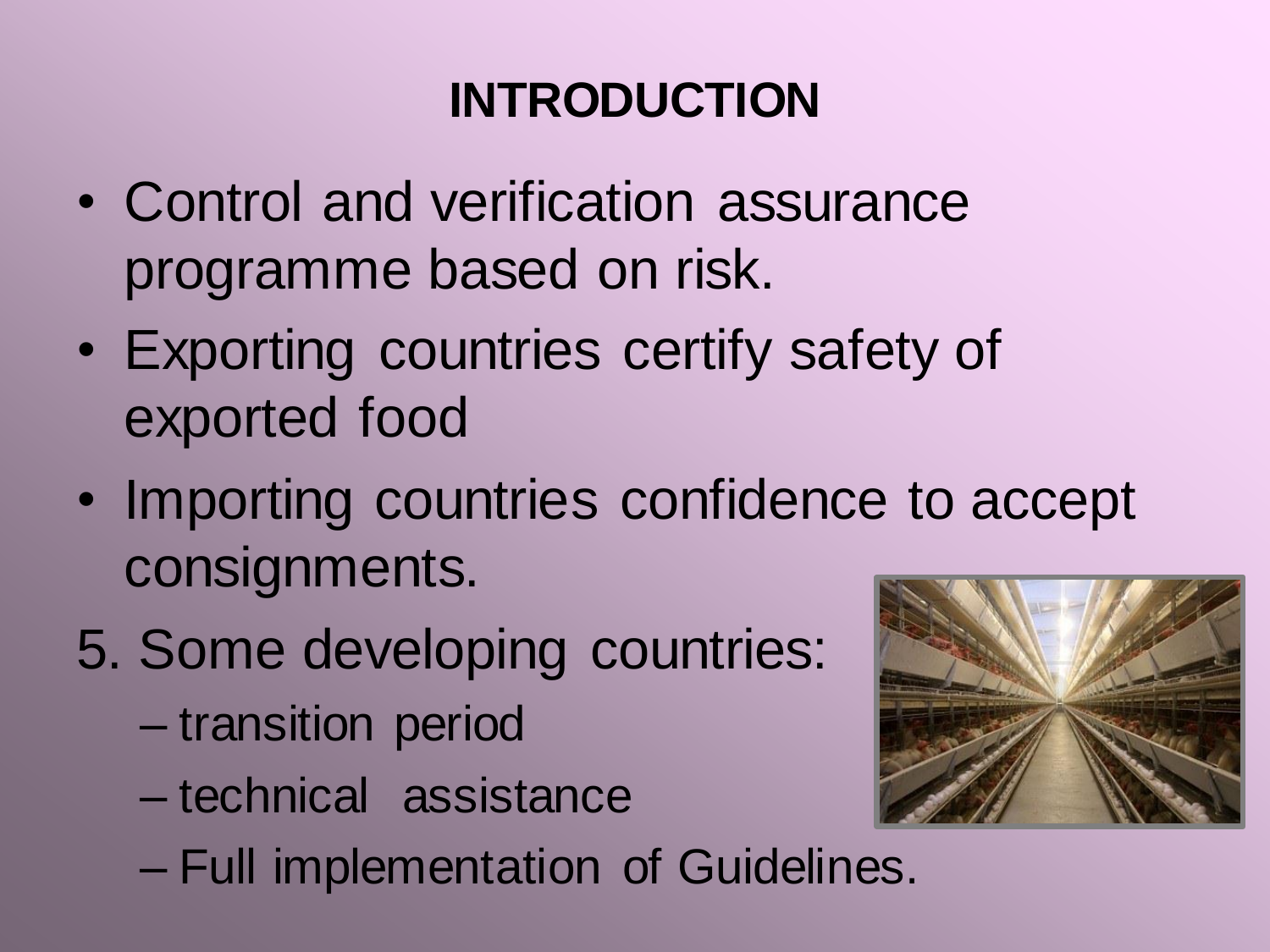# **SCOPE**



6. This guide provide principles and guidance for governments.

- design and implementation of national food safety assurance programmes for residues of veterinary drugs.
- Current and future annexes:
	- refinement of guidance for relevant issues
	- Programmes for products of certain species.
	- Annexes in conjunction with this guide.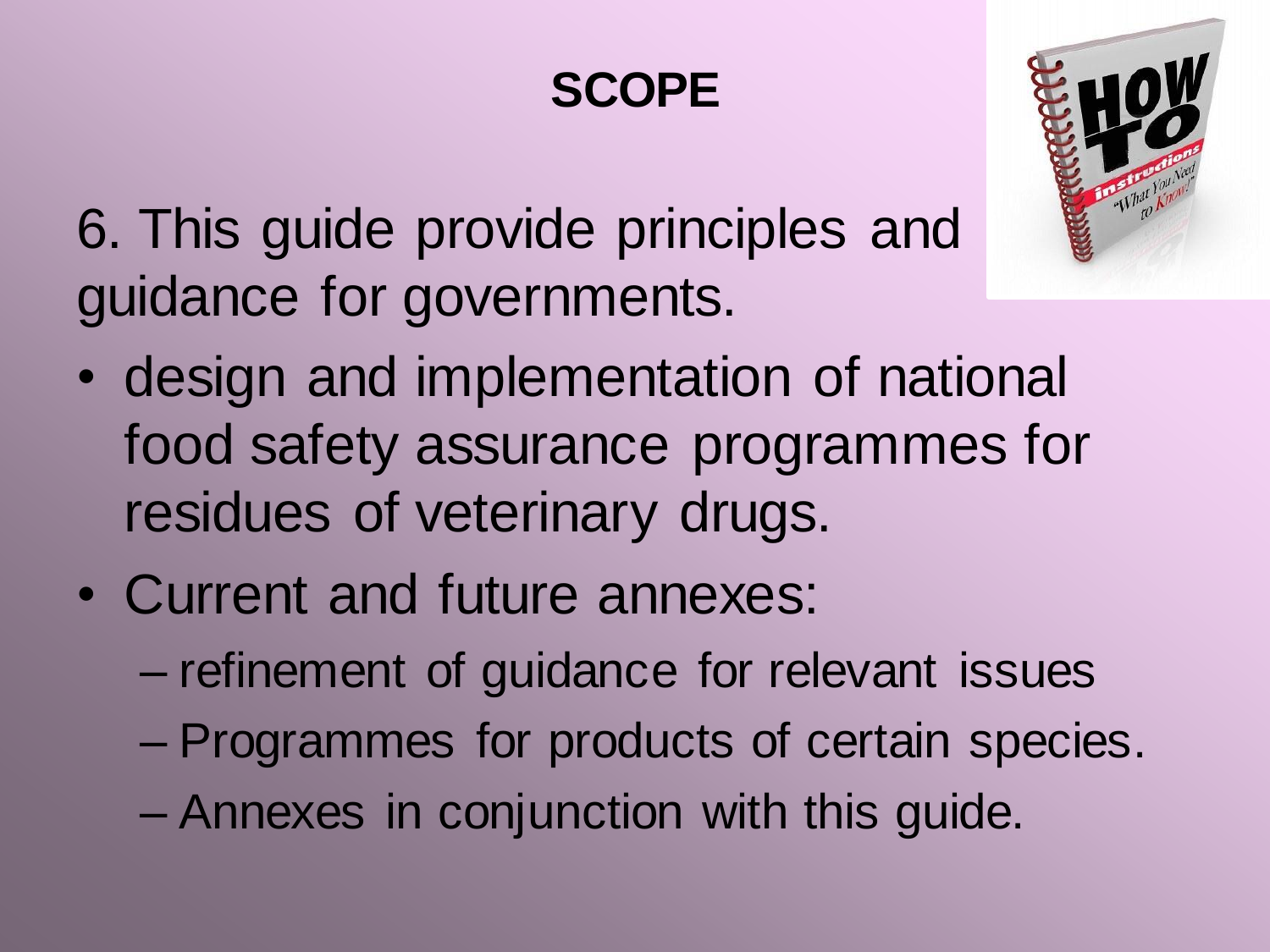- 7. Programmes:
	- Based on risk. Realistic risk profiles. Reasonably associated with food from the relevant productions systems;
	- Prevention focussed. Realistic risk profiles associated with use of veterinary drugs;
	- Regulatory measures. Relative to human health risk associated with these hazards;



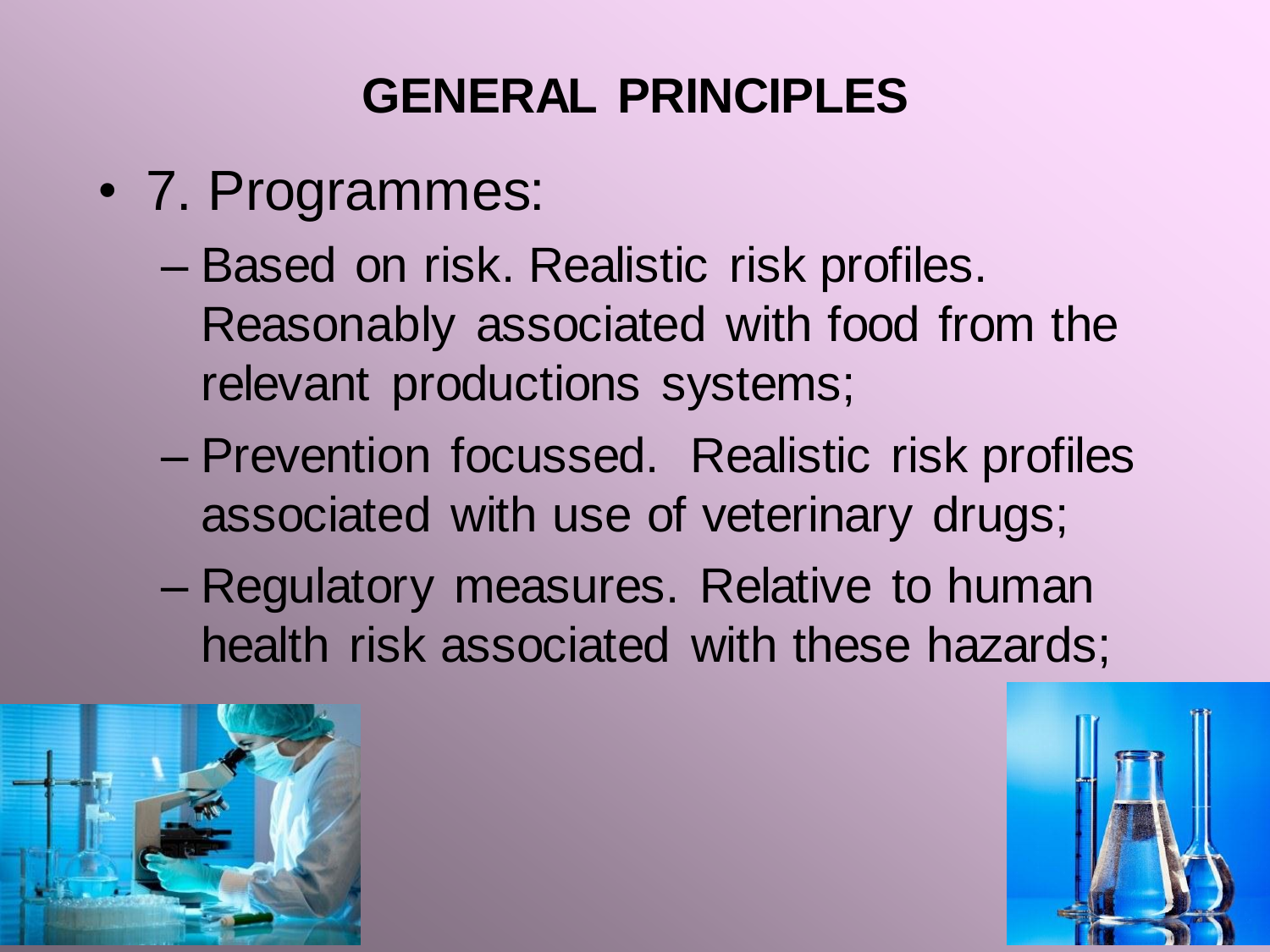

- All parties involved in production, marketing and processing systems of animals and food must ensure only safe products to be sold;
- Pre-harvest controls and practices are the primary means for ensuring safe food;
- Role of audits and sampling is to verify implementation and effectiveness of preharvest controls and practices;
- System and population based assurances;
- Cost effective and support of stakeholders.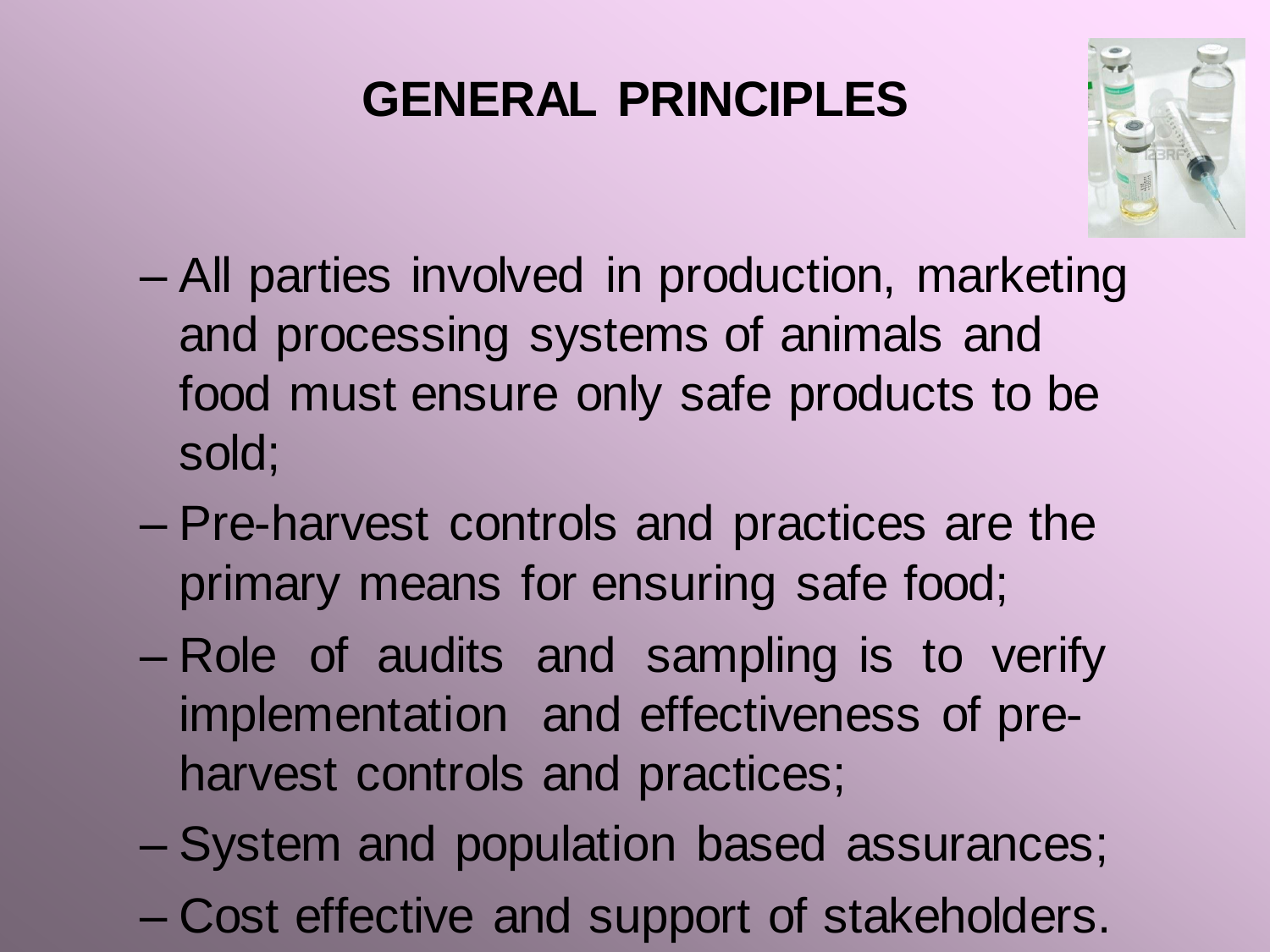- 8. Veterinary drugs regulated for animal health, animal welfare and protection of the environment.
- •Not under the mandate of Codex Alimentarius Commission.
- •Identified and justified to form part of residue control programme.
- 9. The Codex Alimentarius Commission's specific sampling procedures for residues of veterinary drugs in food.

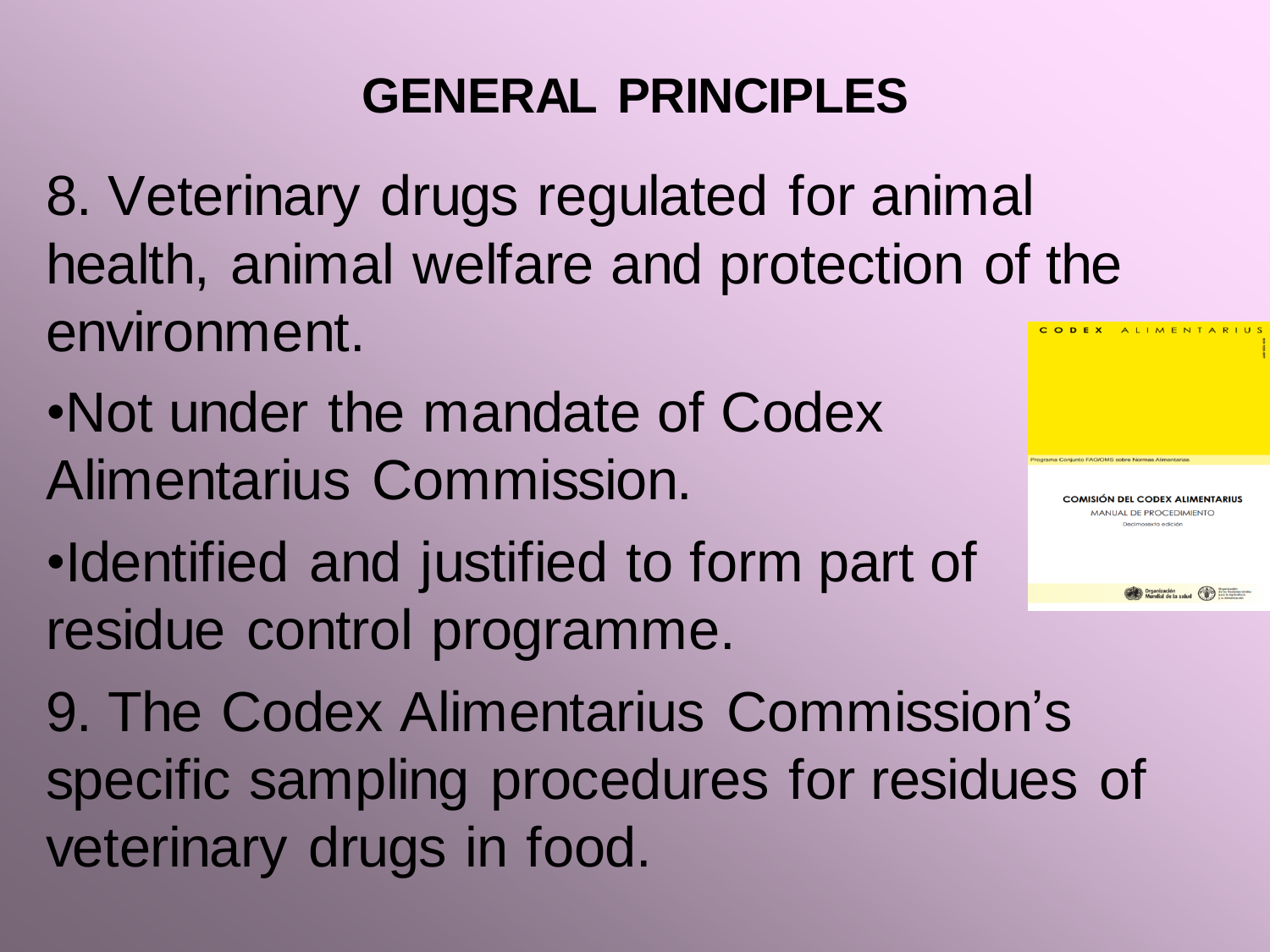- Exempted from *Codex Committee on Methods of Analysis and Sampling*. sampling procedures relevant for the entire control programme.
- 10. Safety of foods achieved by appropriate rules applied from primary production or import to retail or export.
- All parties involved.
- Competent Authorities verify programmes and actions taken.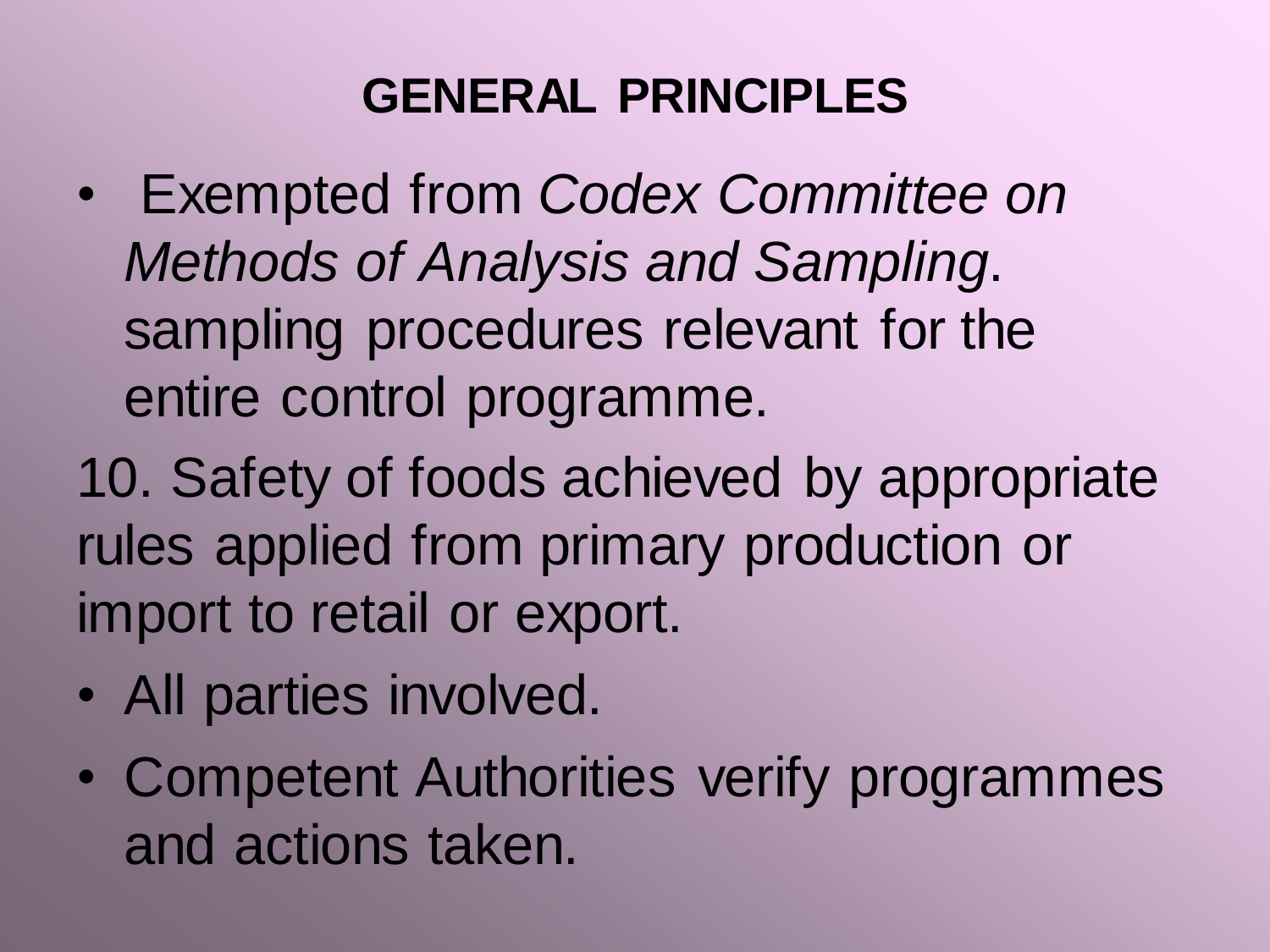11. Reliability of laboratory important Competent Authorities.

- Laboratories should use methods validated.
- Internationally accepted (e.g. ISO 17025) quality management principles.

12. Control programmes provides reassurance for importing countries to accept consignments certified as safe by the exporting country.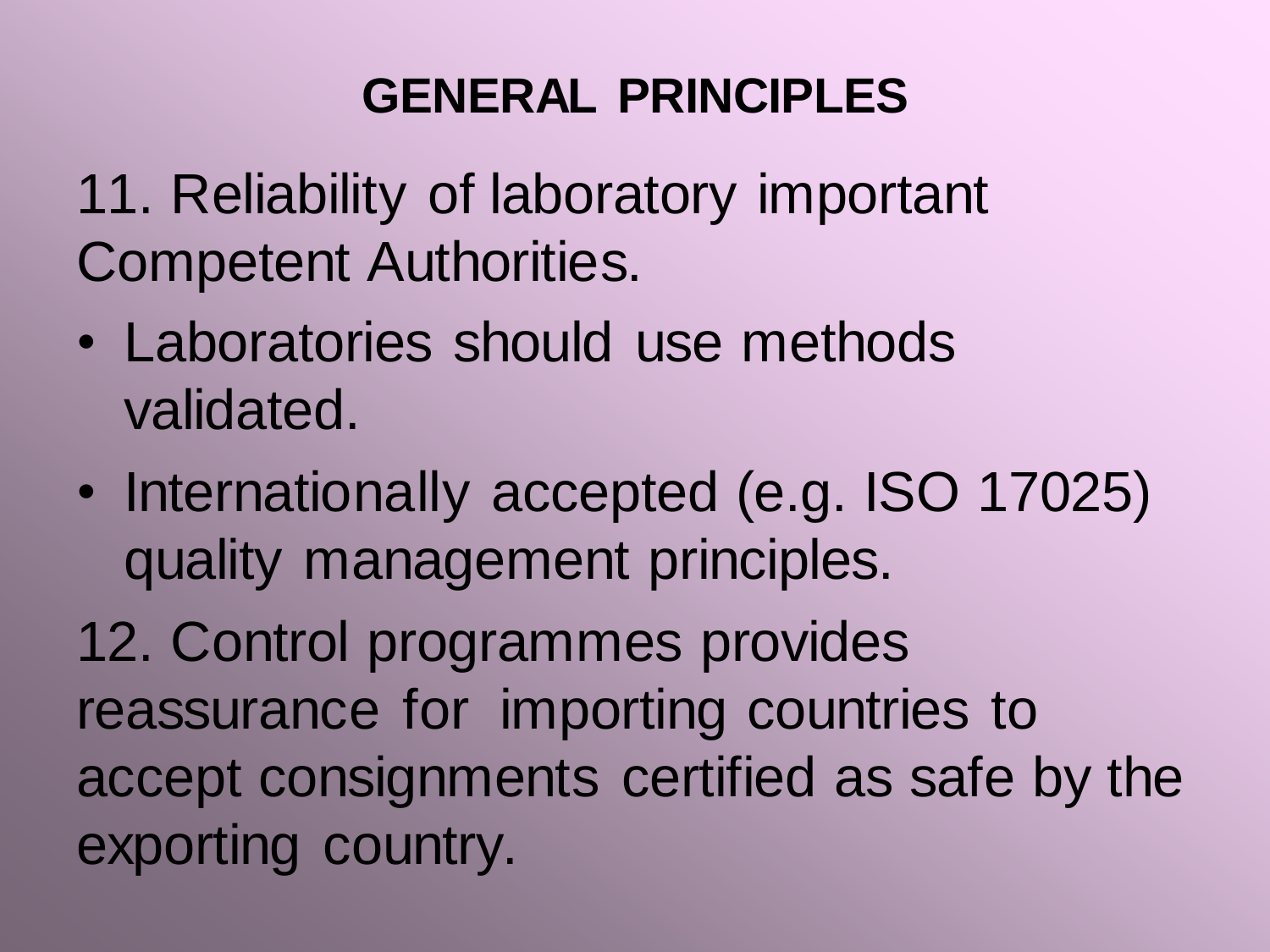- 13. Approach **based on risk**.
- •Entire production chain.



- •All food groups and potential hazards.
- •Competent Authorities focus to areas of highest risk.
- •Impact on consumer health protection.

14. Good practices and regular control contribute more to food safety than end product testing.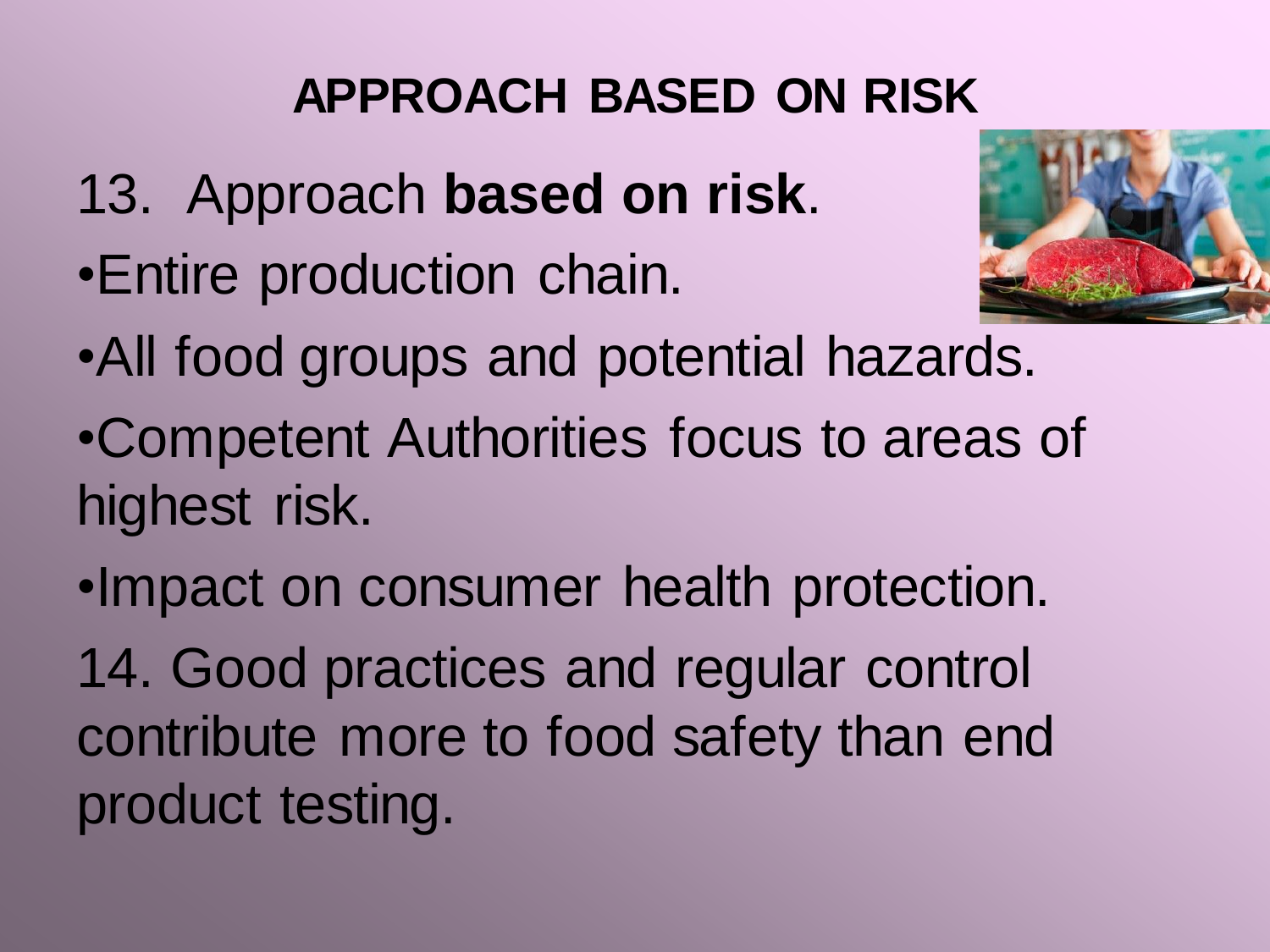15. Residues may exert an adverse effect on consumers in a number of ways, such as:

- Chronic toxicological adverse effects;
- Acute pharmacological effects on consumers and on the microflora of the gastrointestinal tract of consumers;
- Allergic reactions.

16. Controls and monitoring programme: Risk assessment. Human health.

Non-compliant residues: Follow up.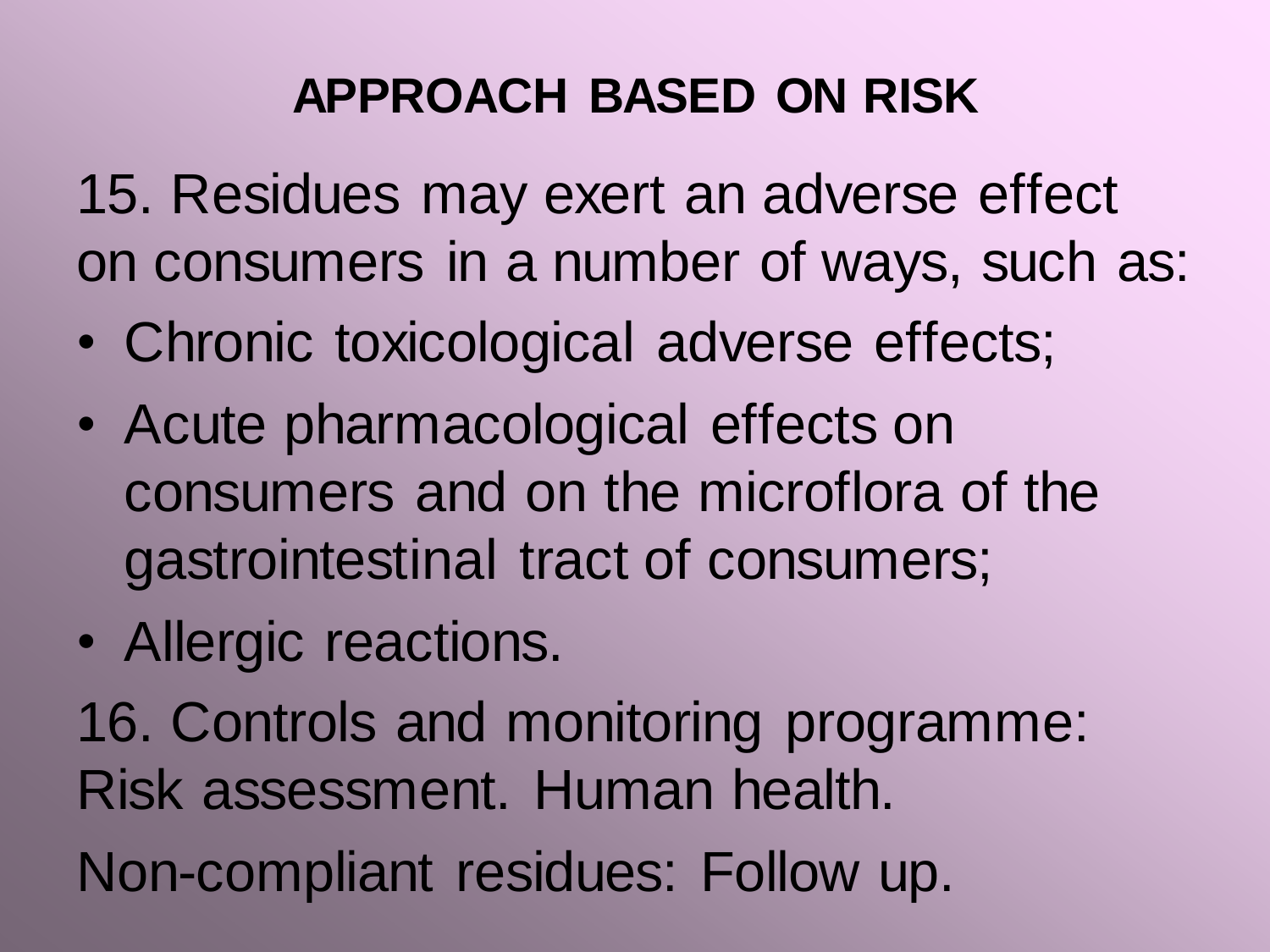- 17. Animals and production systems exposed veterinary drugs and other chemicals.
- •Importance for consumer health protection varies with type and source.
- 18. Circumstances required for each veterinary drug pose risk to consumers.
- •Likelihood of occurring.
- •Essential to design of national residue control and verification programmes.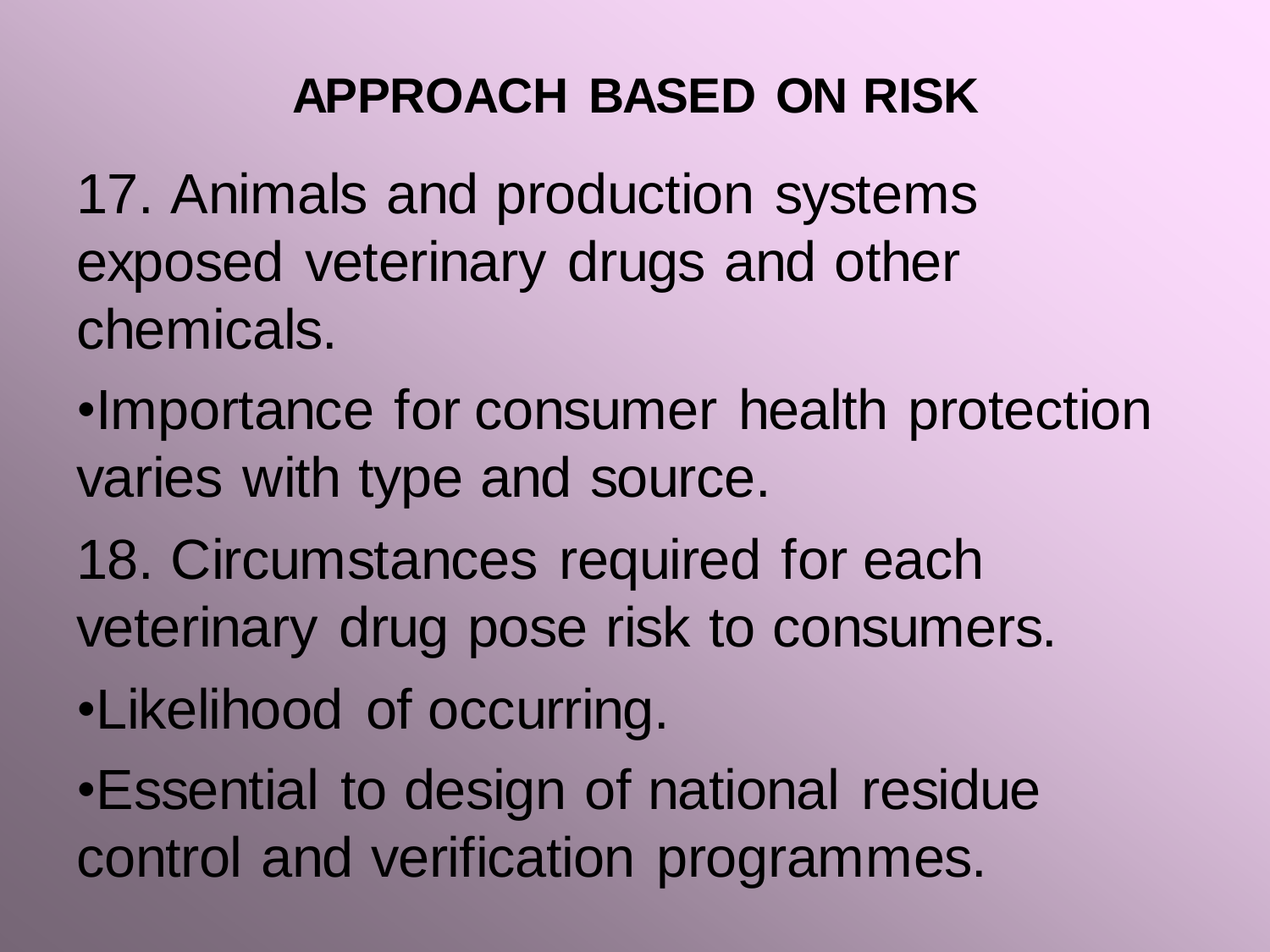19. Application of control and verification programmes based on risk.

- Exporting countries certify safety of exported food.
- Importing countries accept consignments.
- Additional assessment if necessary.

20. Same principles apply to export assurance programmes applied to national assurance programmes.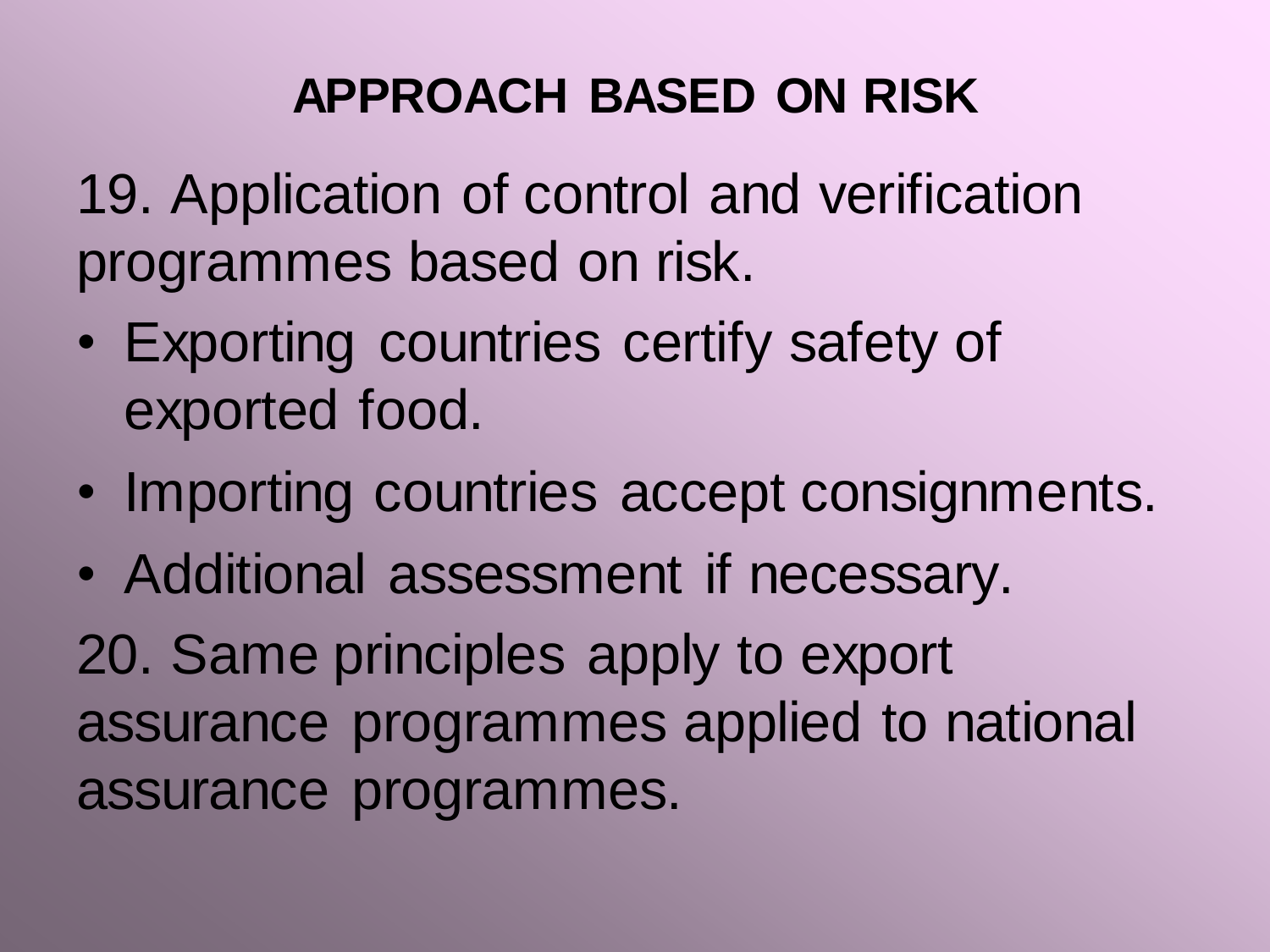• Roles

21. Business operators in production, processing and marketing of food: primary responsibility for ensuring food safety.

- 22. Competent Authorities:
- Regulate veterinary drugs.
- Verify practices veterinary drug distribution and food production system.
	- Consumers protection.
	- Facilitate trade.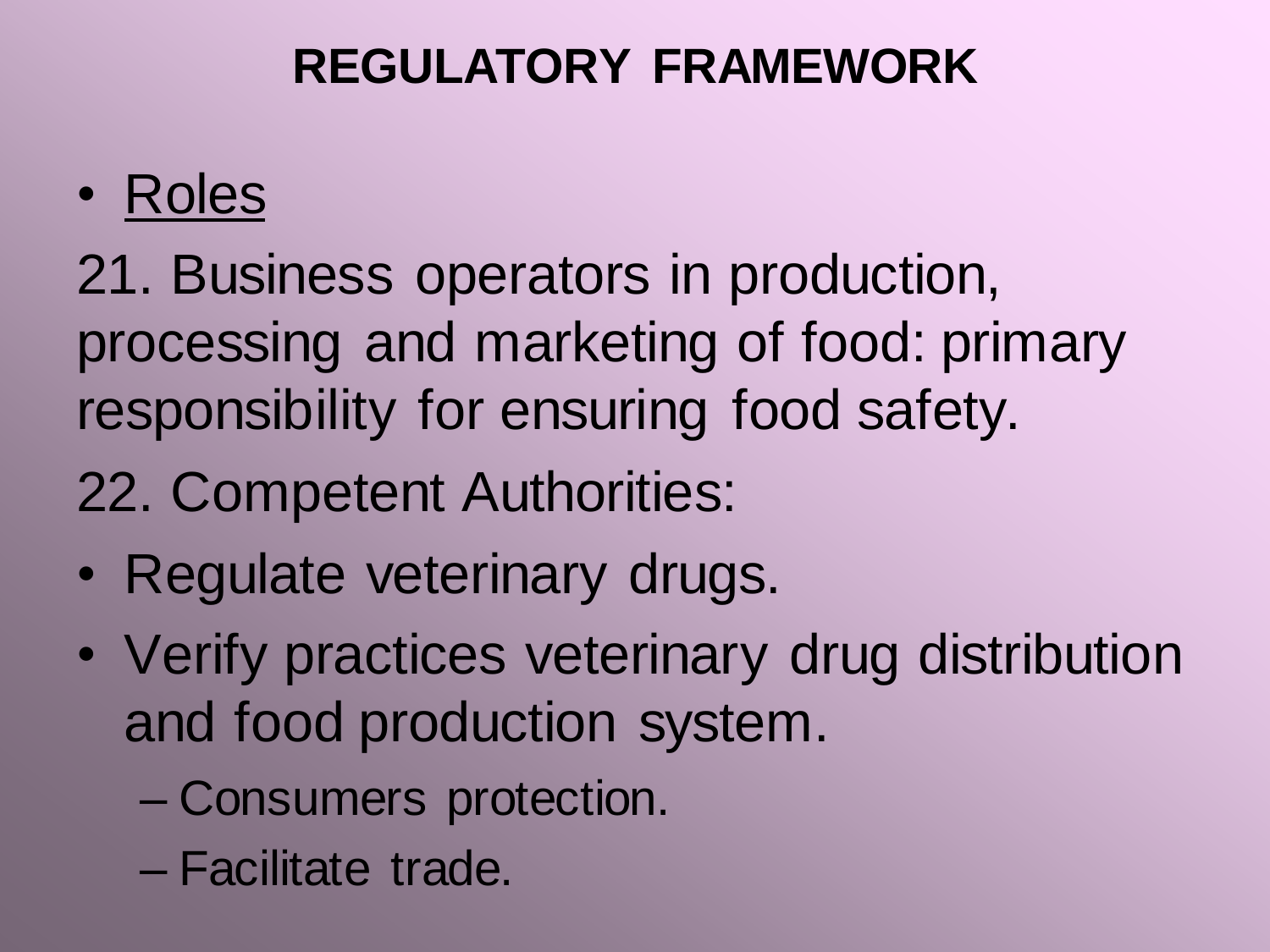23. Competent authority responsible for providing consumer assurances for foods:

- Ensure sufficient knowledge and control over veterinary drugs being sold and used within the production systems.
- Sufficient knowledge of food safety.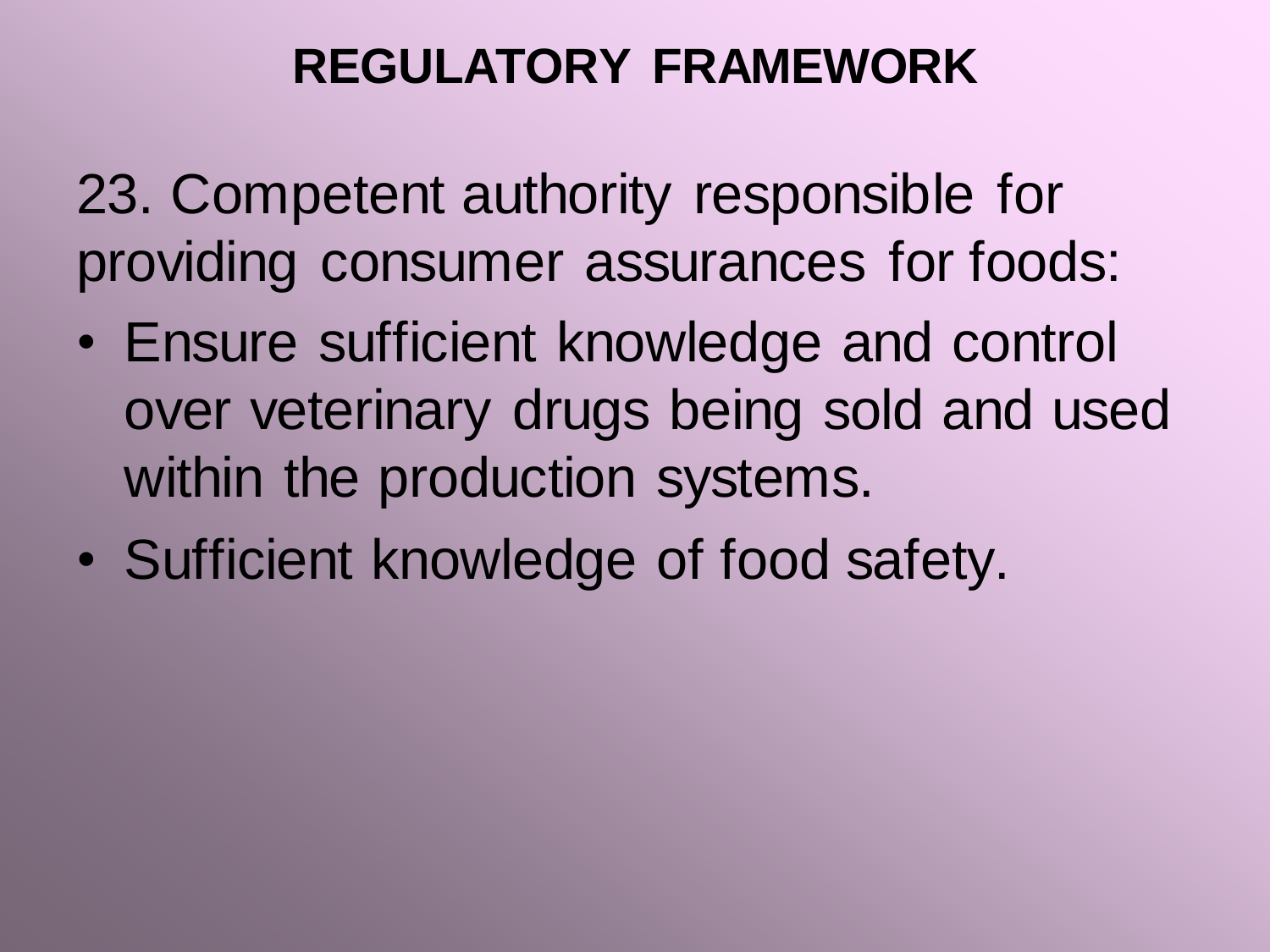- Approval by competent authority
- *Criteria*
- 24. Official approval criteria established.
	- Criteria may include assessments of other recognised competent authorities
- 25. Approval systems:

(a) Evaluation of human safety of residues of the veterinary drug relying on risk analysis and maximum residue limits;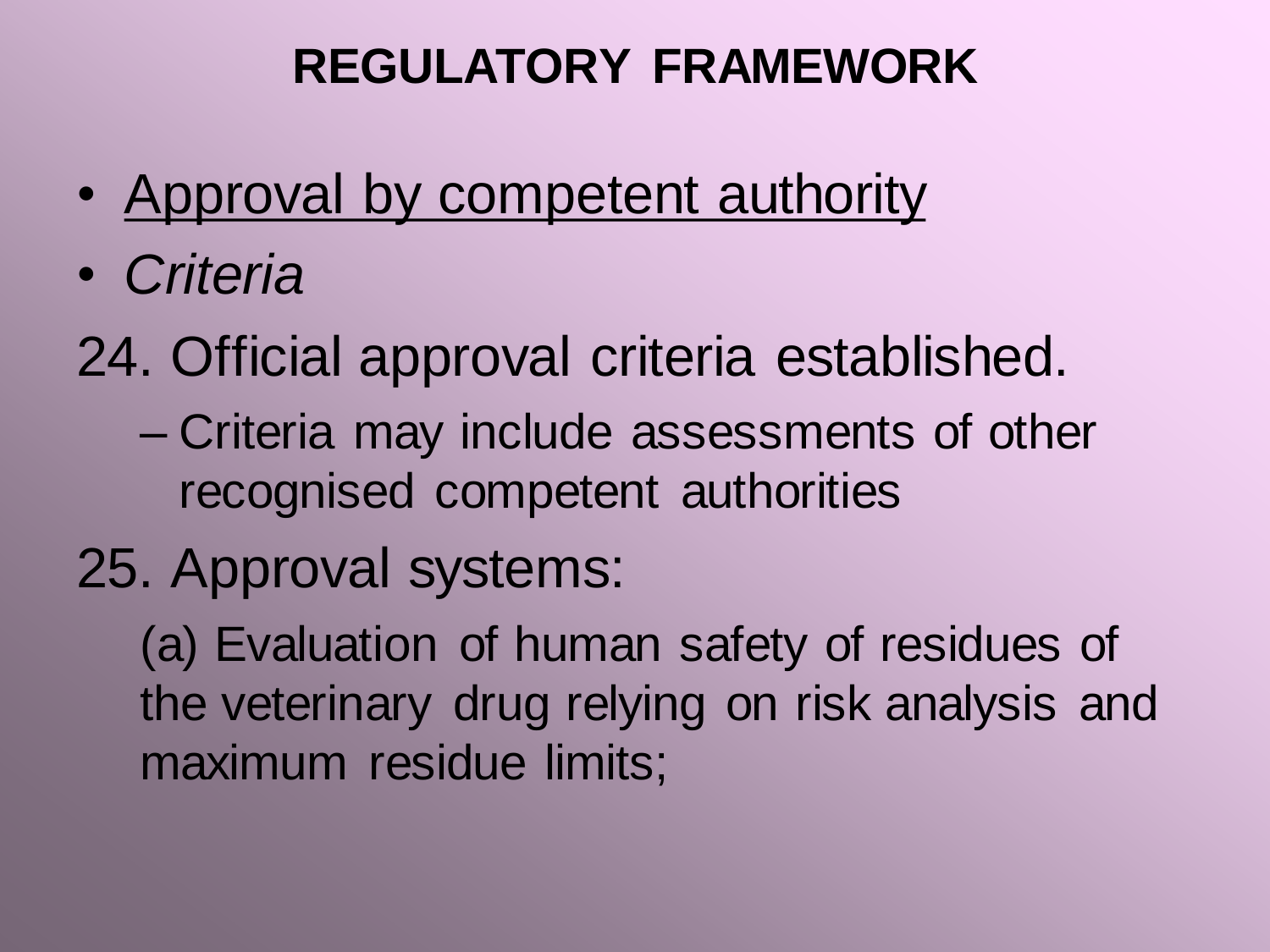- Approval by competent authority
- *Criteria*
- 25. Approval systems:



(b) Take into account needs of the producers in order to reduce temptation to use unapproved veterinary drugs or prohibited substances.

26. Approval systems should take into account that risk profiles and management options may vary substantially among production systems and regions.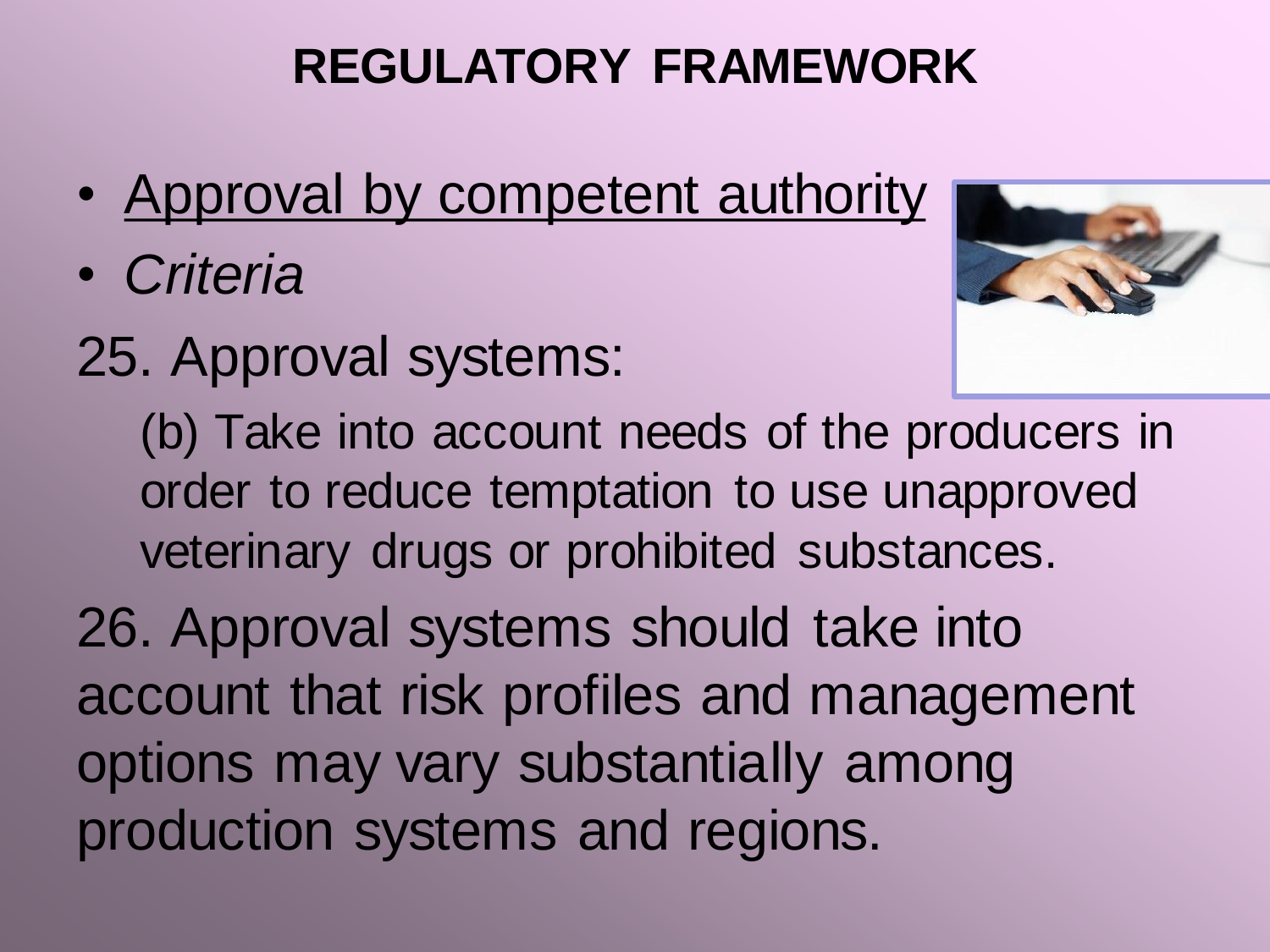- Approval by competent authority
- *Approval restrictions*

27. Approval conditions of veterinary drugs specified in the national regulations.

- 28. Restriction to mitigate potential risk:
	- Formulations;
	- Criteria of use and route of administration;
	- Indications for use; and
	- Withdrawals.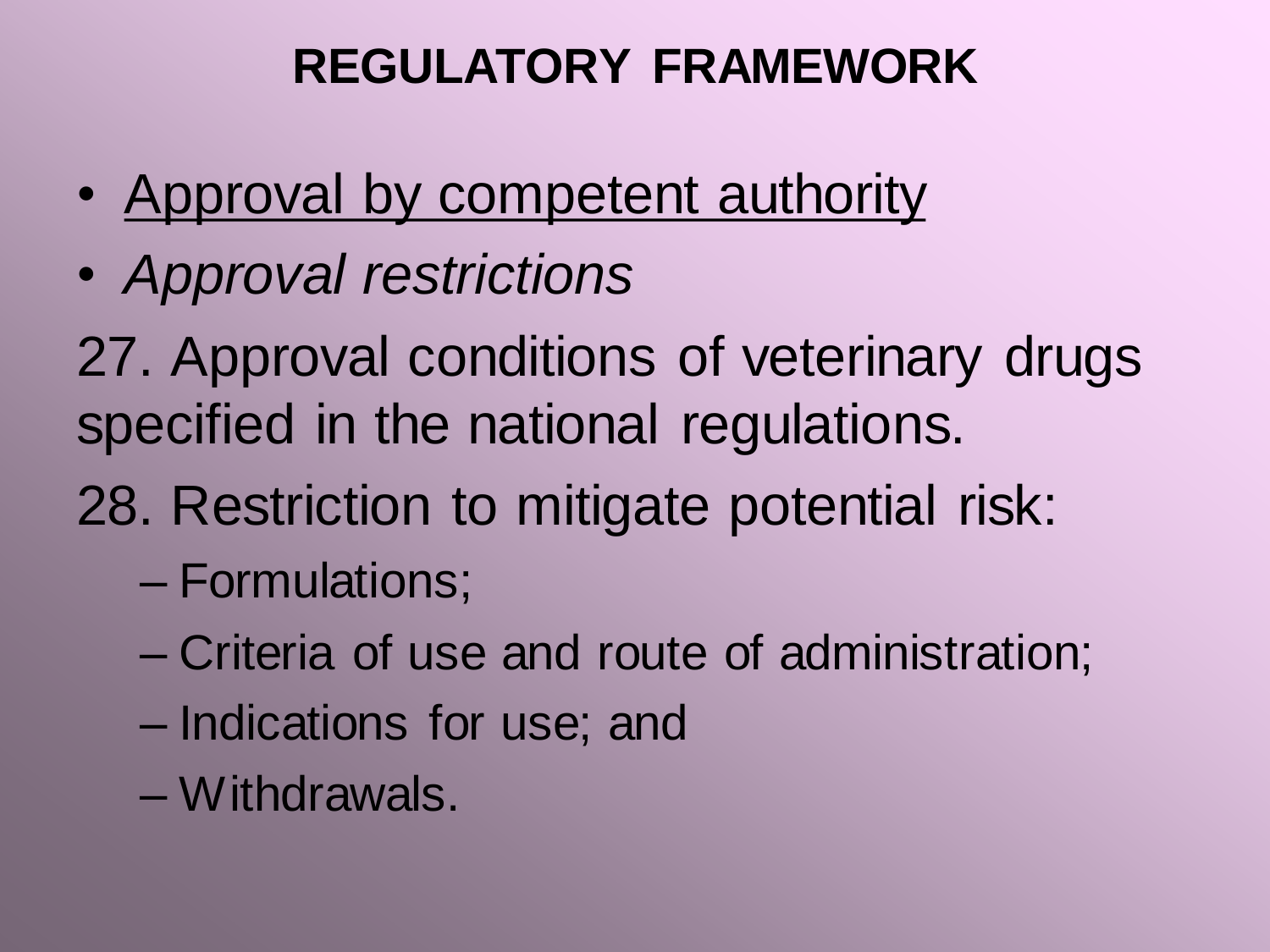- Approval by competent authority
- *National register*

29. Veterinary drugs approved in a country should be recorded in a national register.

• Information on veterinary drugs

30. Information and education programmes.

- Effective treatment,
- Protection of consumers.

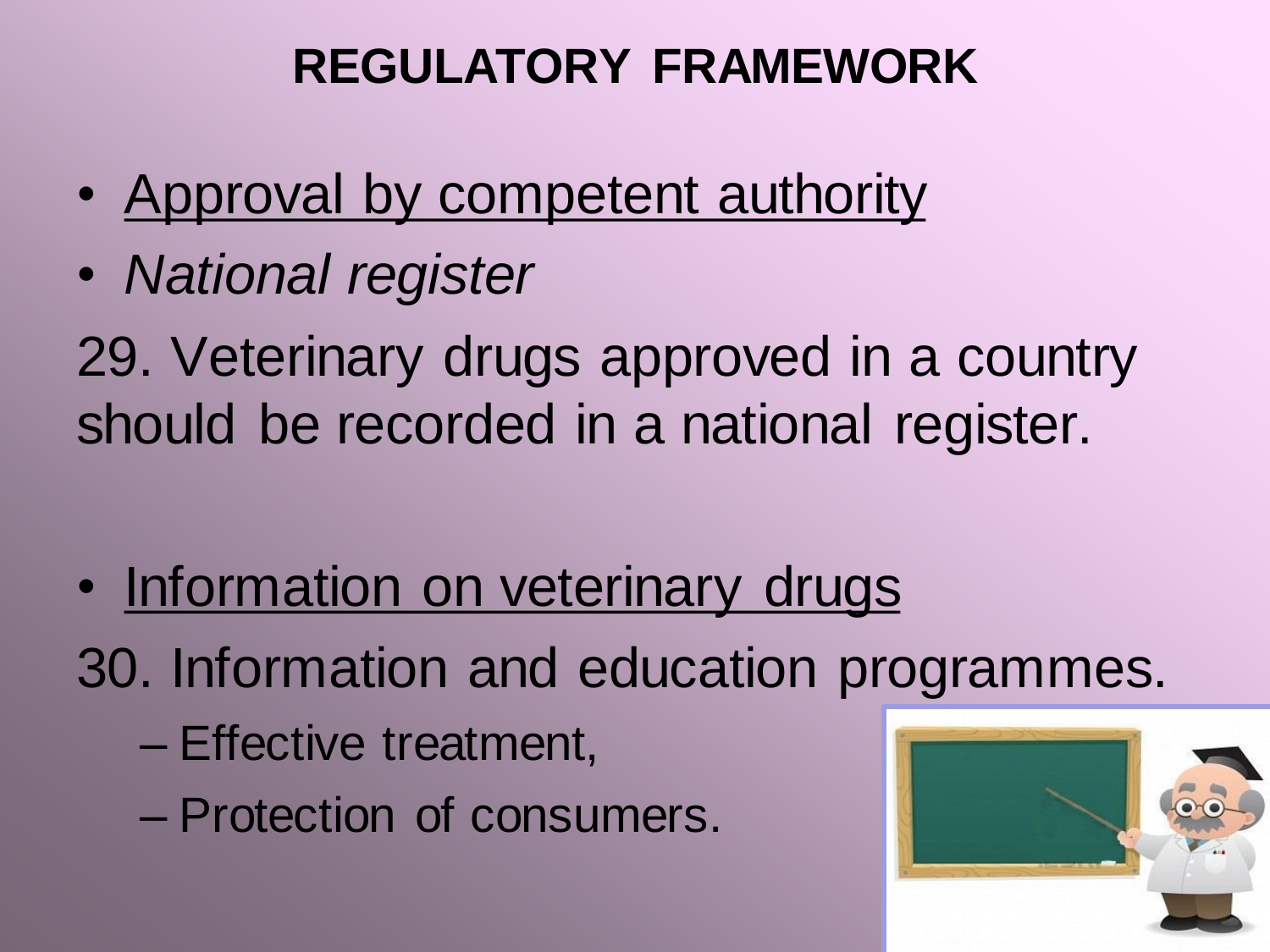- Sale and use
- 31. National/regional regulations:
	- Veterinary drugs sold domestically.
	- How these may be used.
	- Only formulations in the National Register.
	- Sanctions against non authorised use.

32. Justified by risk profile, Competent Authorities impose additional conditions on the sale and use for appropriate use and prevent misuse or abuse.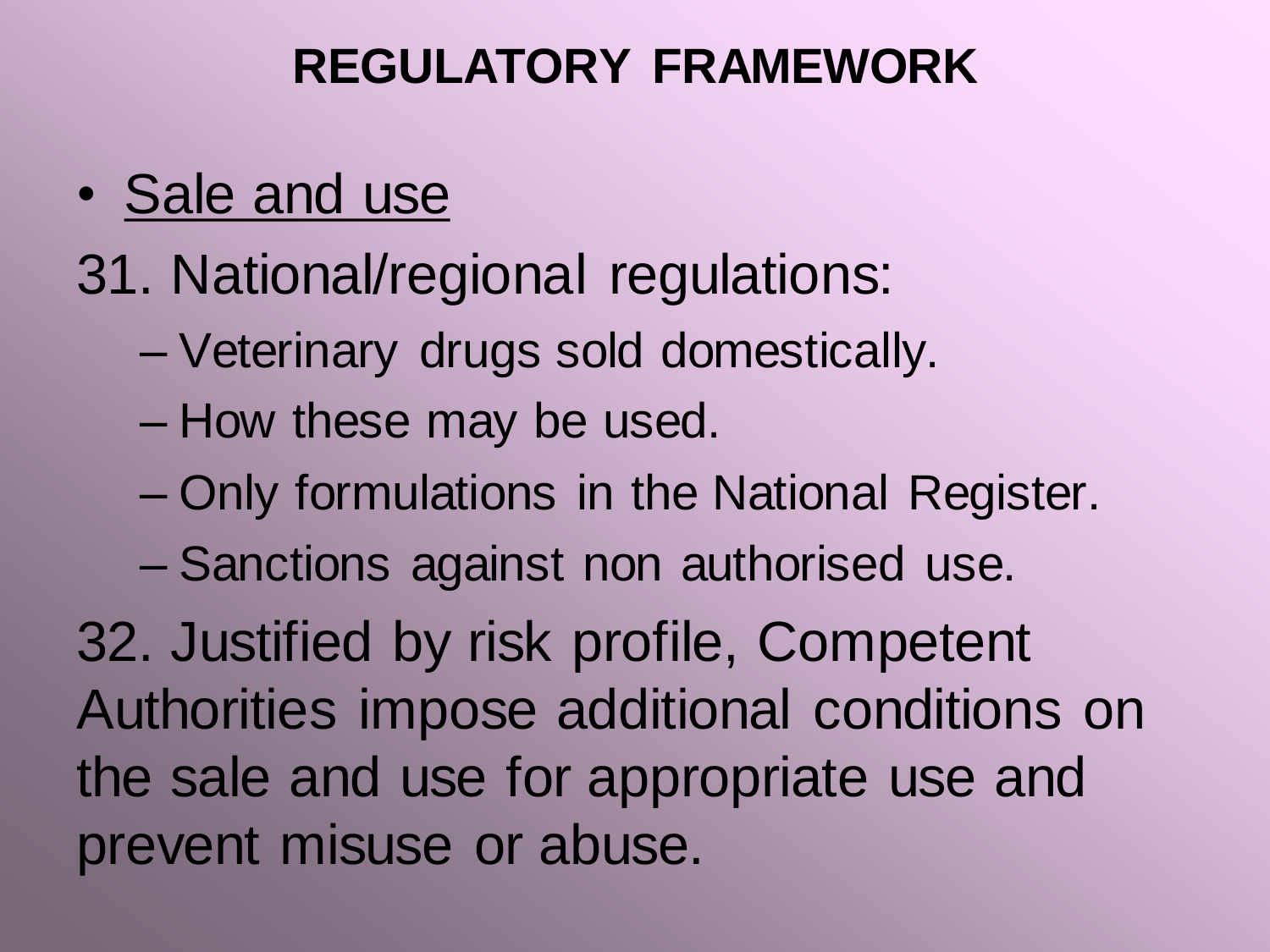• Sale and use

33. Sale and use conditions may include:

- Sales subject to prescription from a veterinarian;
- Restricting administration to individuals with approved competencies;
- Requiring all treated animals/production systems to be identified in specified ways;
- Requiring all uses to be recorded and/or notified to a unified database(s).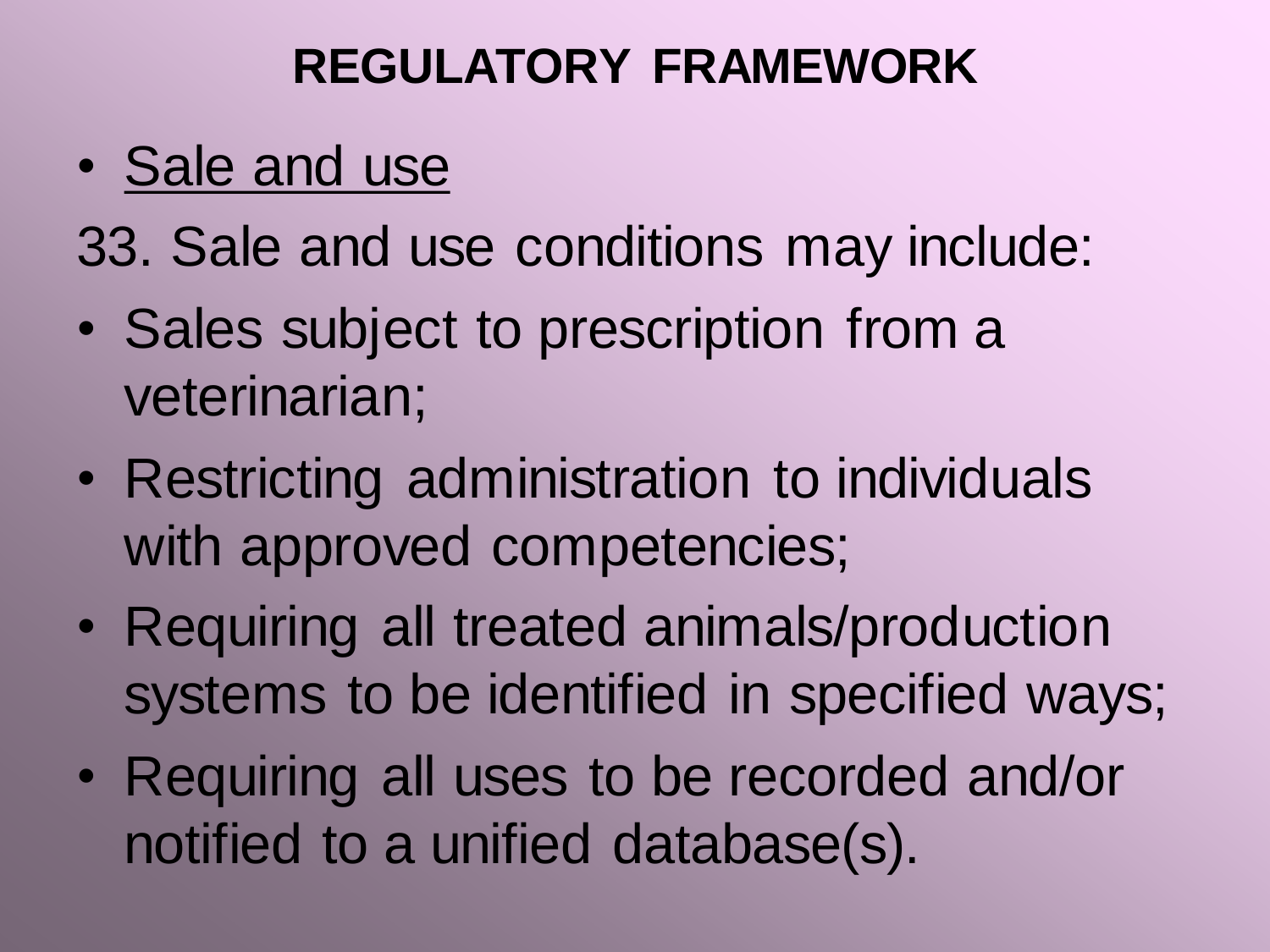- Sale and use
- 34. Efficacy and use conditions regularly reviewed against the local risk profile.
	- non-availability of treatments encourages use of non-approved or prohibited substances.
- 35. Competent Authorities may establish:
	- Exception,
	- Use of non-approved veterinary drugs offlabel/extra label, veterinary advice and oversight. National and/or international guidance and technical information.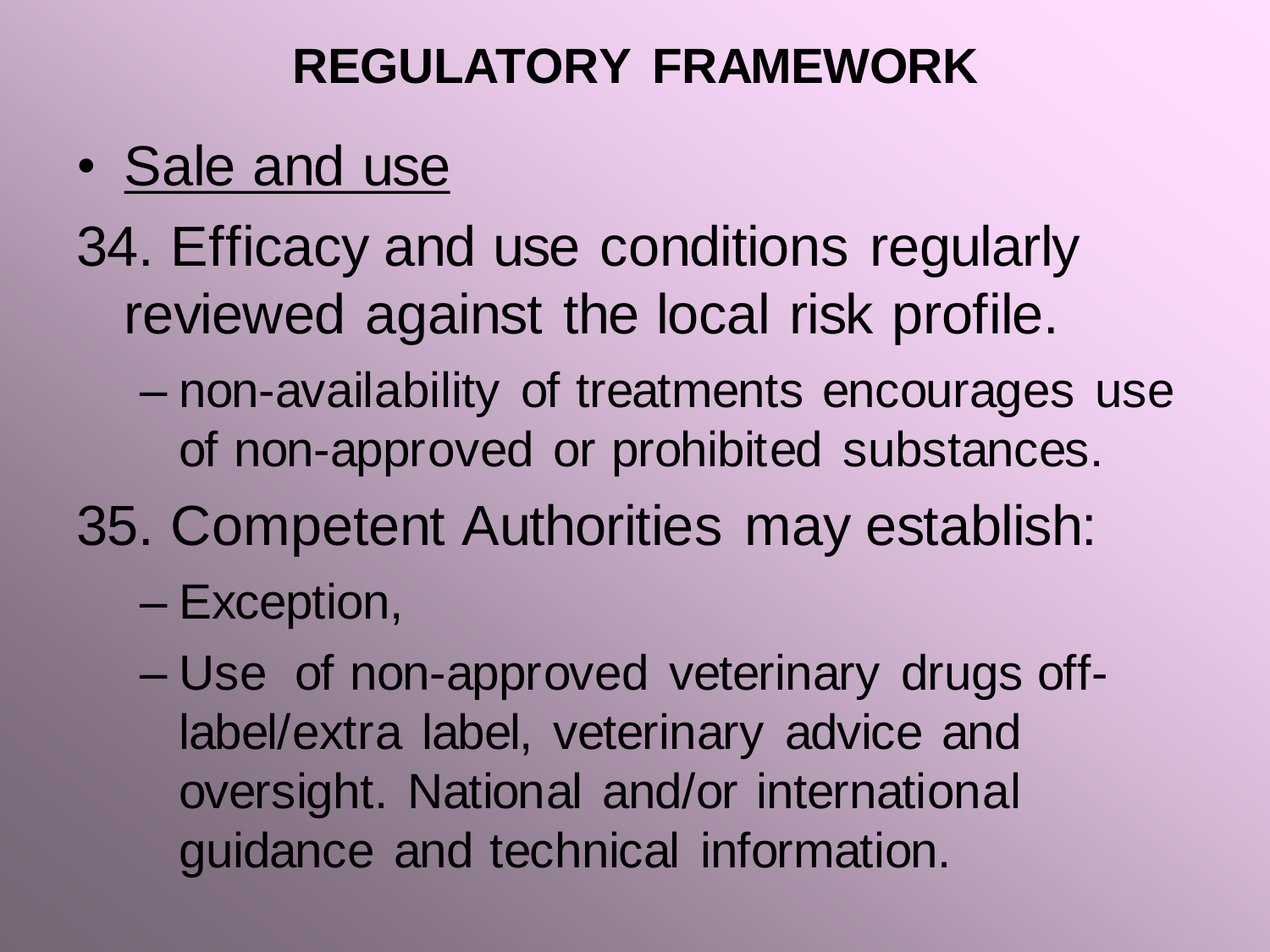- Sale and use
- 36. In animals from which milk, eggs or honey, are collected for human consumption:
	- Only veterinary drugs specifically approved for use in lactating animals, laying birds and honey bees should be used.
	- Specific exemptions may be made for offlabel/extra label use.

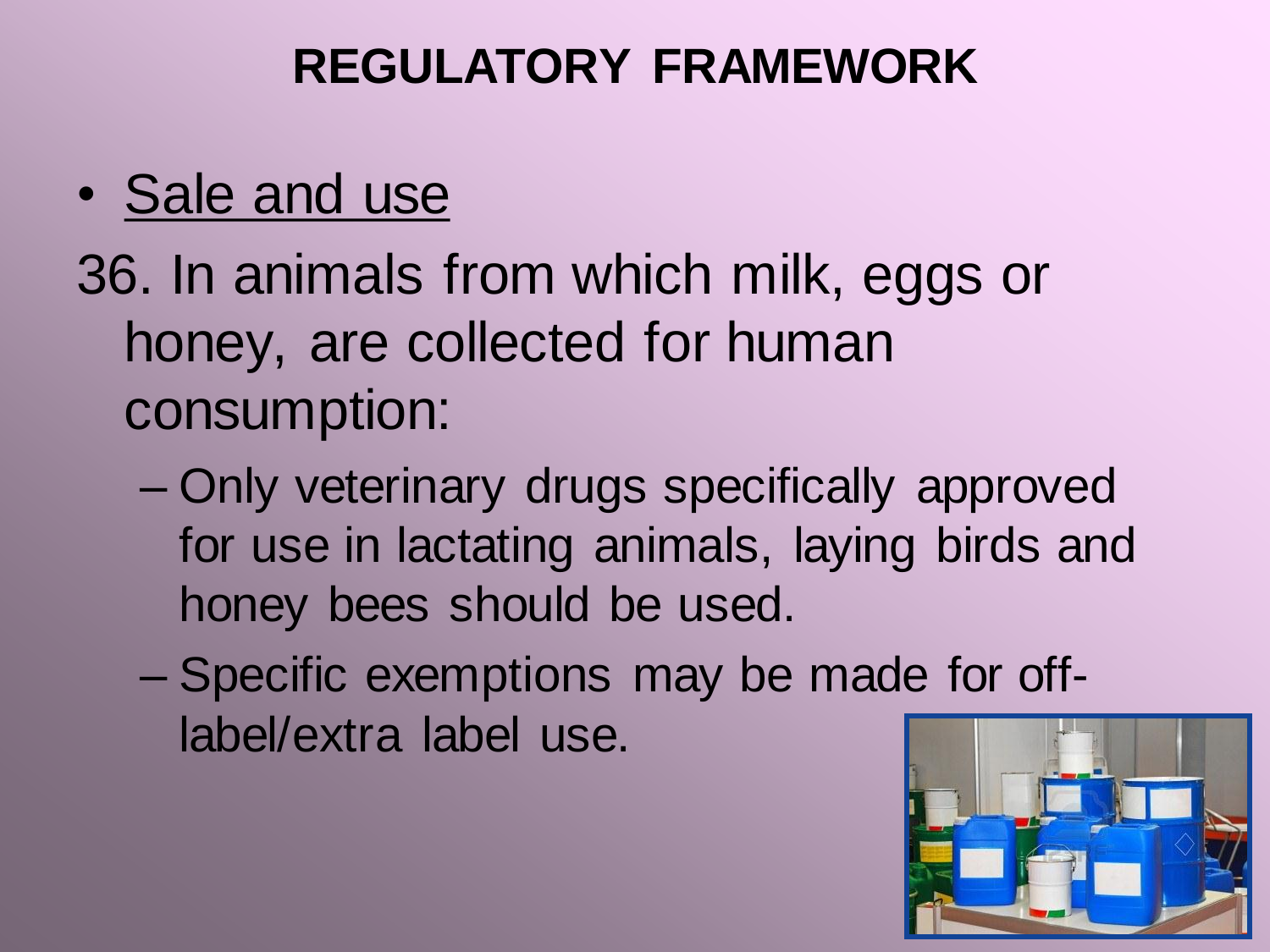• Responsibilities of business operators (best practice guidance)

37. Producers should only use approved veterinary drugs strictly in accordance with the official instructions.

- Off-label use of veterinary drugs in accordance with direct and written advice from a veterinarian in accordance with national authorities.
- National or international guidance documents and technical information on this issue.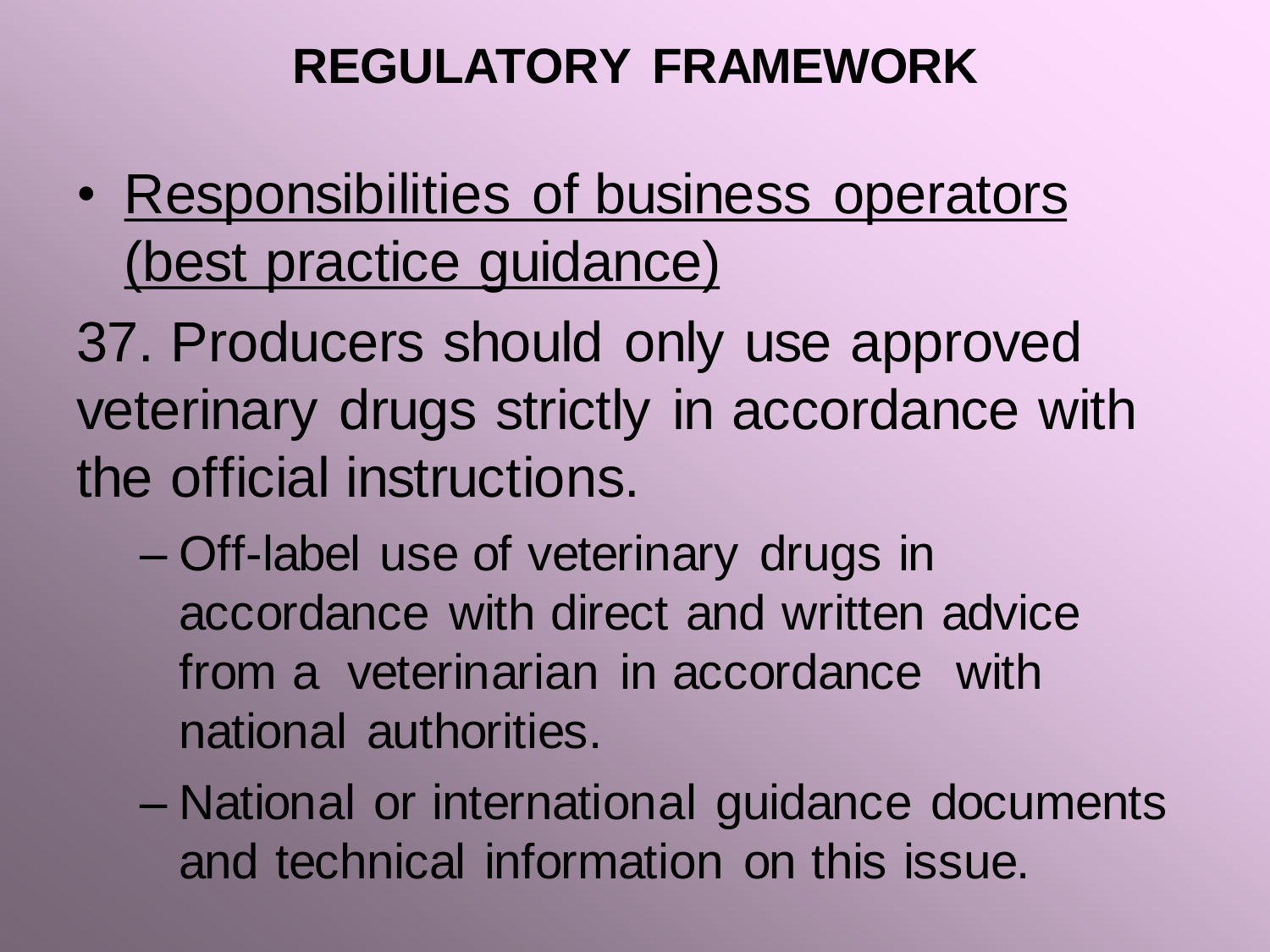- Responsibilities of business operators (best practice guidance)
- 38. Producers should seek advice of veterinarians on the application of the correct withdrawal time, if label direction not available or may not be clear.
- 39. Records should be kept of all details of the treatment and the withdrawal time/withholding time before the animal product is harvested for consumption.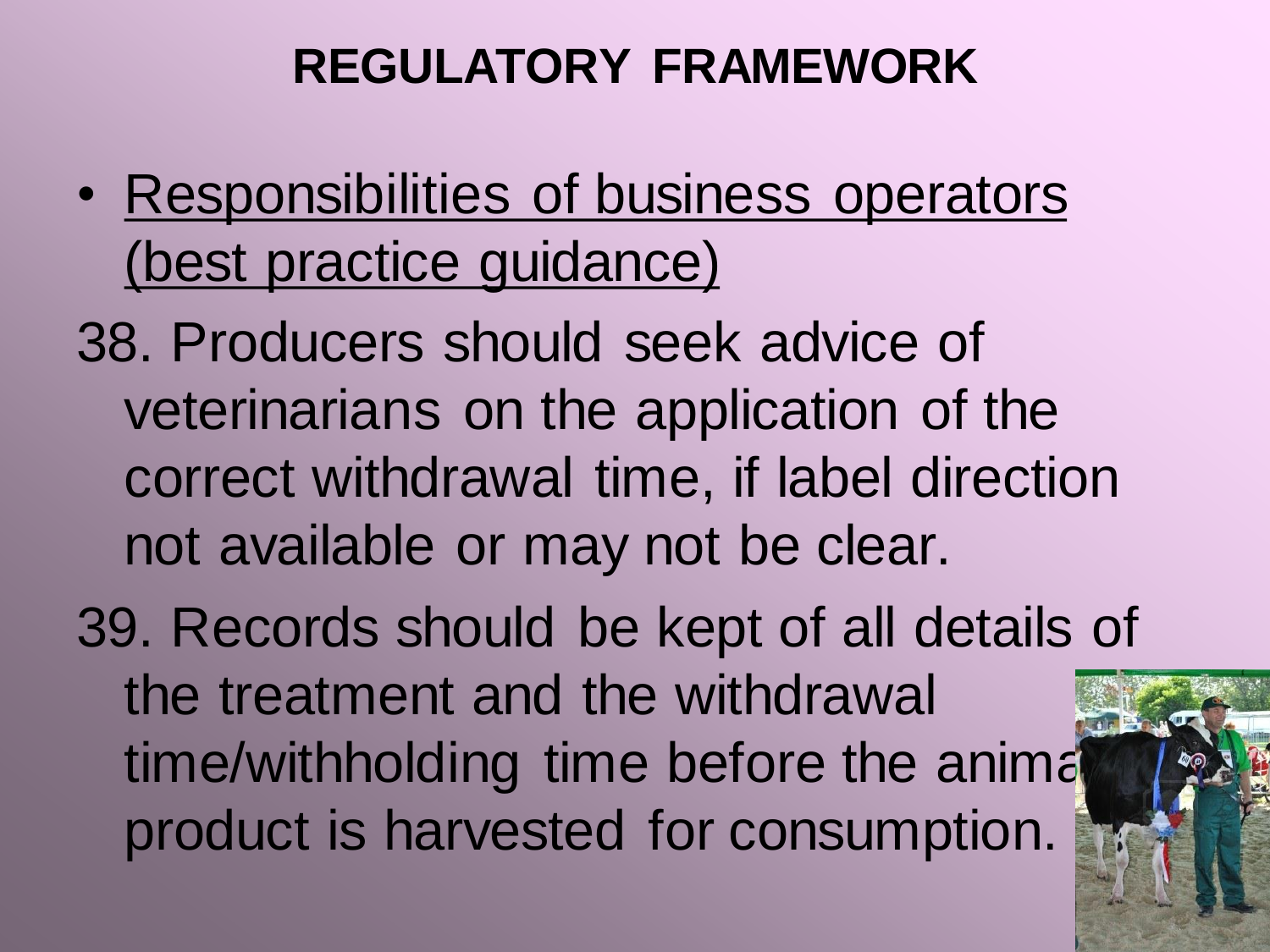- Responsibilities of business operators (best practice guidance)
- 40. Business operators to communicate food harvesting restrictions (withdrawal/withholding times) at the time of sale to purchasers of the animals.
- 41. Processors required to ensure that they only purchase or process animals and animal products from suppliers who can attest the safety of the animals.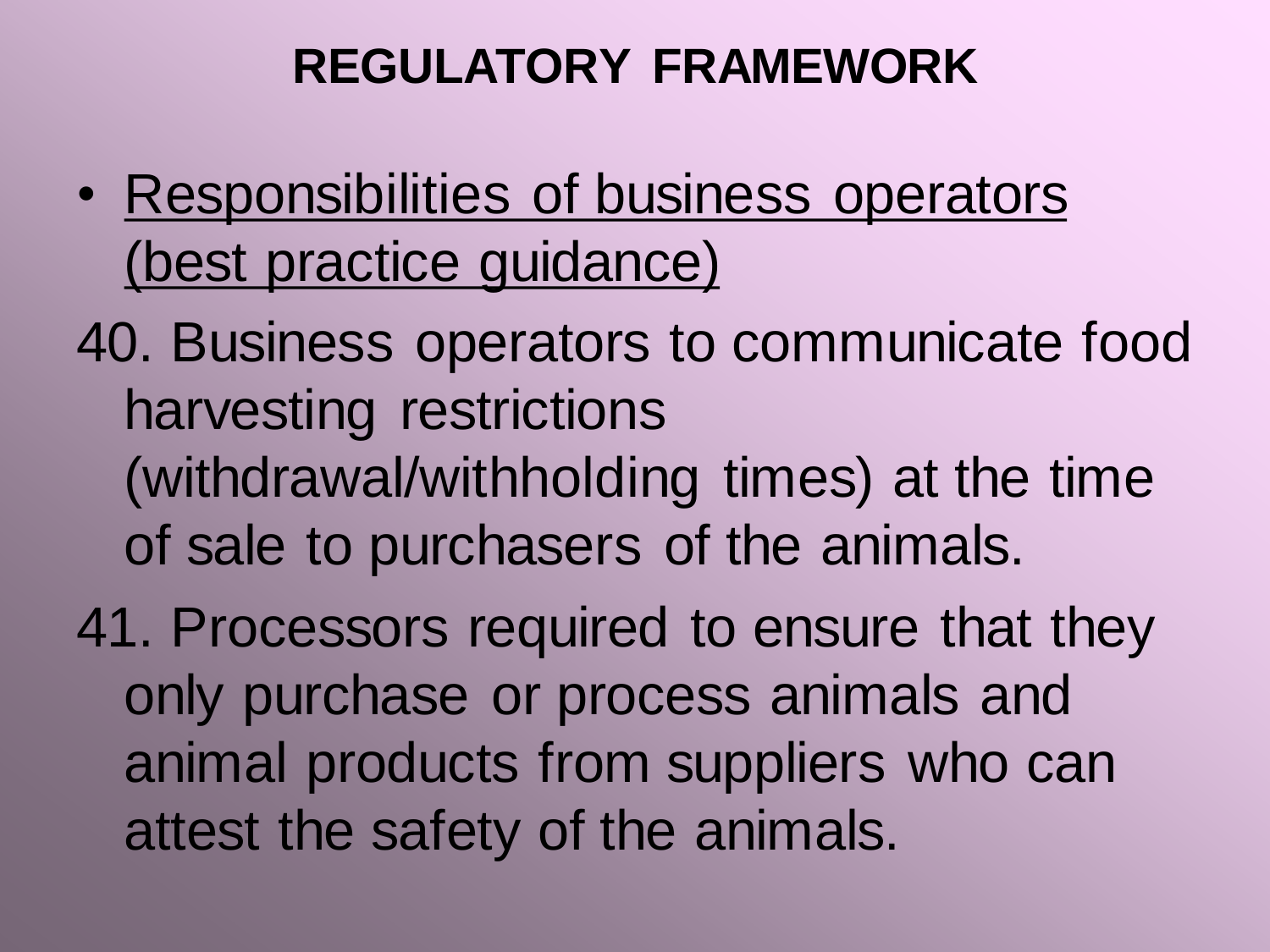- Responsibilities of business operators (best practice guidance)
- 42. Producers have appropriate food safety assurance measures with respect to the use of veterinary drugs.
	- Workers directly involved with the animals should be familiar with these measures.
- 43. Producers be able to identify all foodproducing animals which have been treated with veterinary drugs and compliance with withdrawal/withholding times.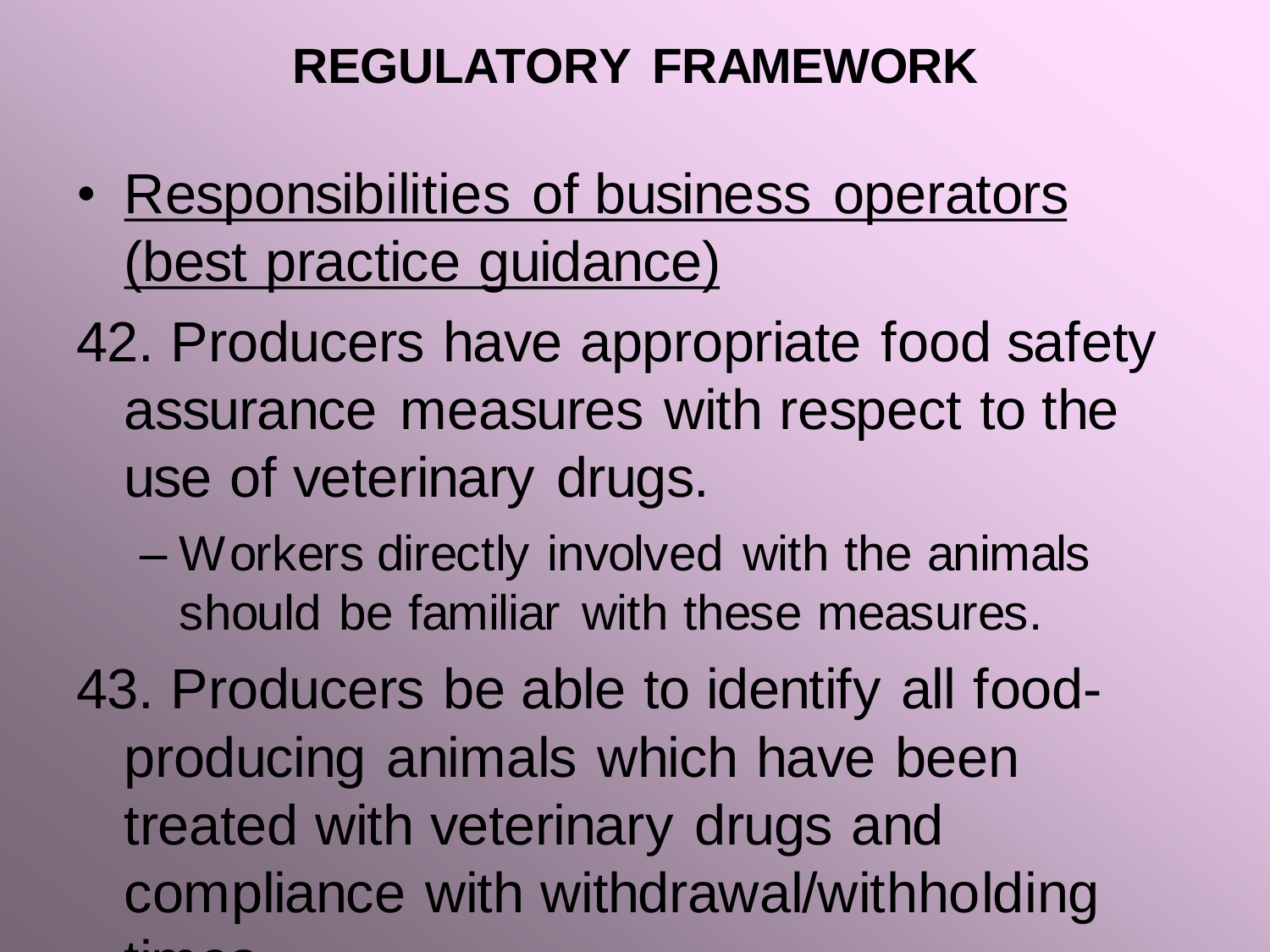- Responsibilities of business operators (best practice guidance)
- 44. Food safety assurance measures ensure harvesting (e.g. milk, eggs, honey) at appropriate withdrawal/withholding times.
- 45. Treated or exposed animals kept separate from not treated, or identified.
- 46. Harvest restrictions products handled not to mix with consumption products.
	- Equipment adequately cleaned prior to being used on other animals.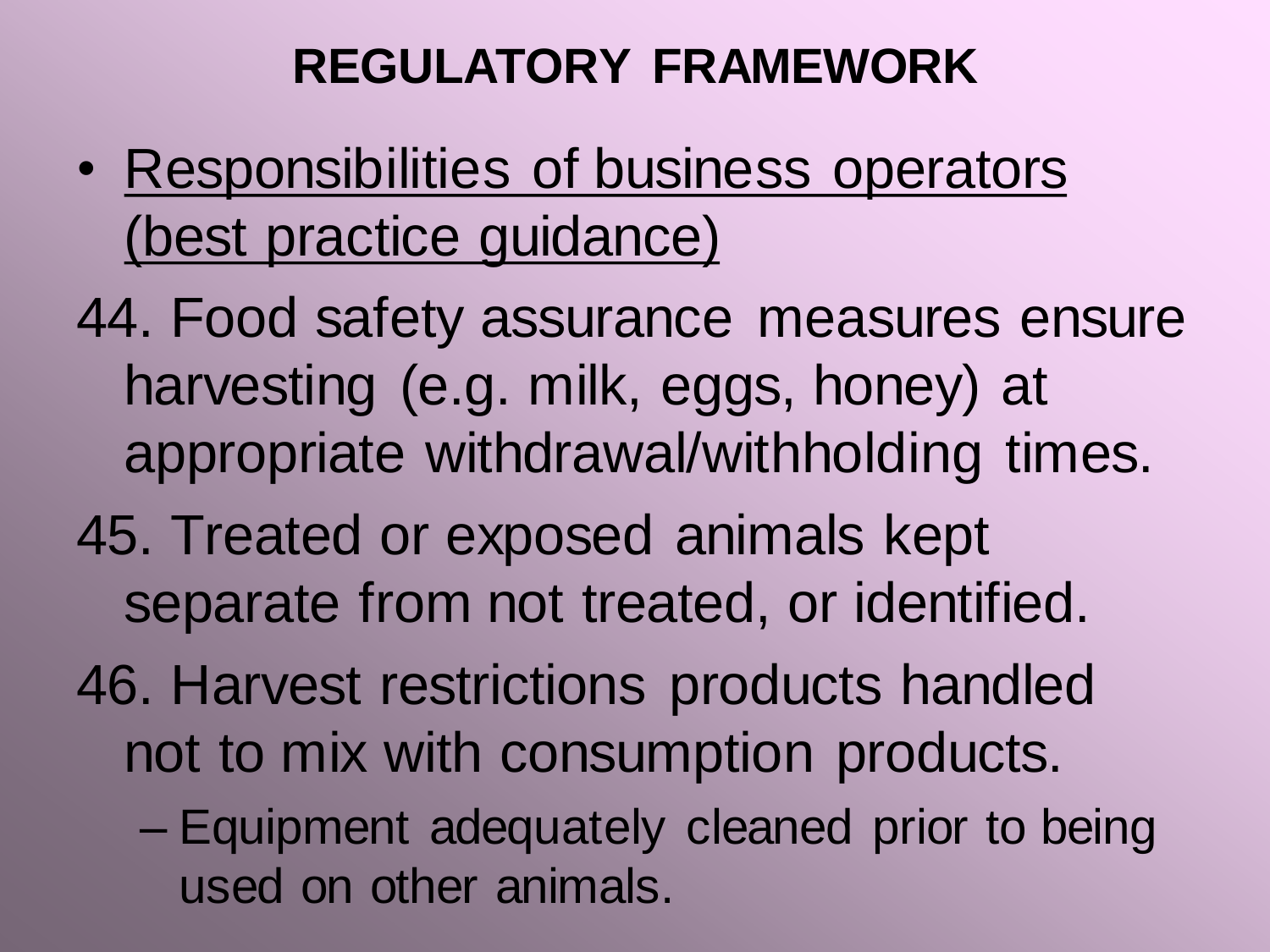- Purpose
- 47. Audits and Inspection of control points.
	- Point of harvest testing.
	- Reduce reliance on chemical analyses.
	- Higher degree of assurance.



- 48. Confidence in practices and controls.
	- Adequate and applied to ensure the health of consumers.
	- Ensure that exposure to residues in excess of ADI rarely occurs.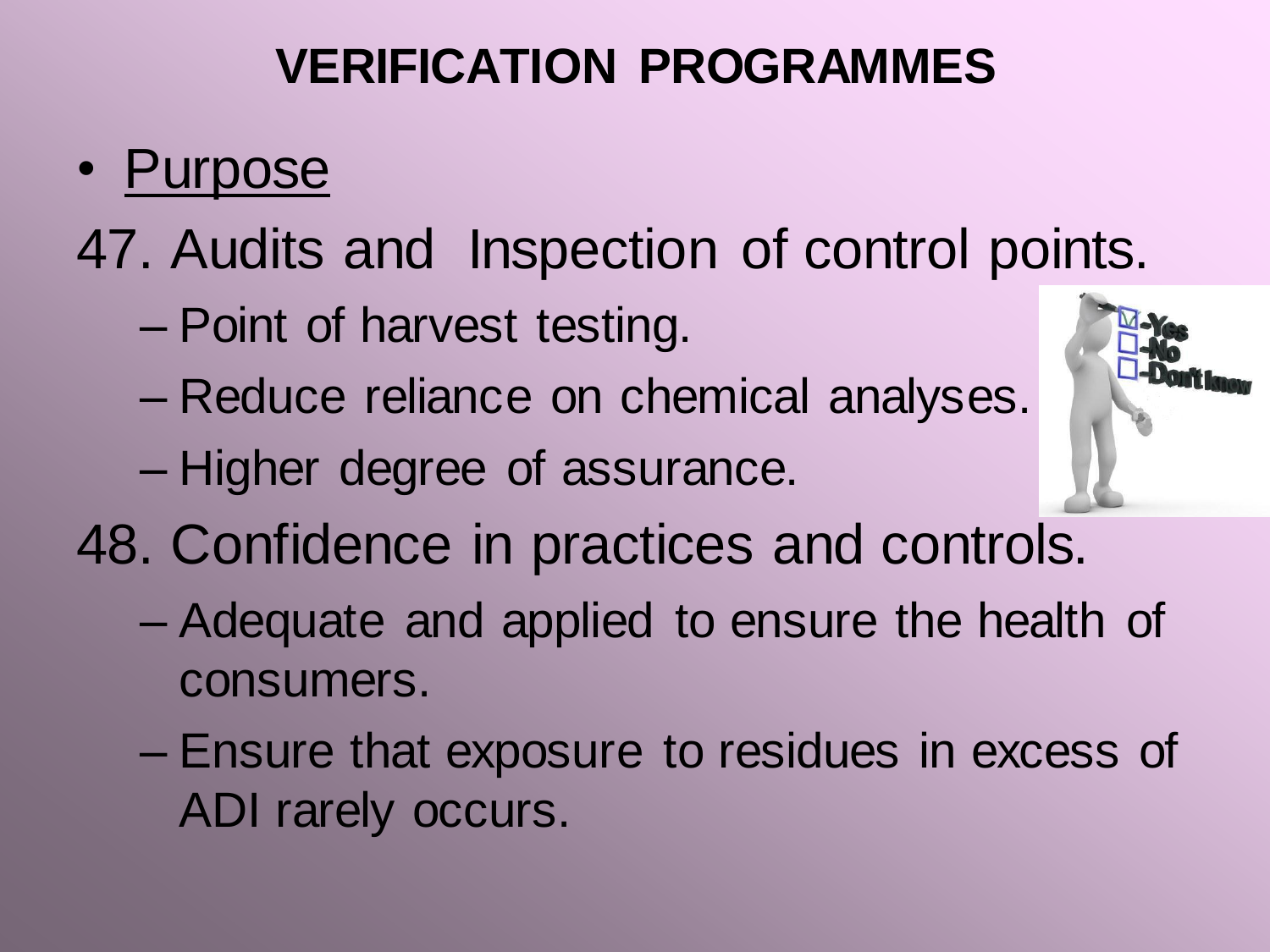- Purpose
- 49. Verification programmes contribute to:
	- a. Verification of assumptions at registration;
	- b. Identification of unacceptable chains of advice;
	- c. Evaluation of effectiveness of veterinary drug label information related to food safety;
	- d. Evaluation of the effectiveness of education or risk reduction programmes;
	- e. Evaluation of Quality Management Systems;
	- f. Verification of corrective actions.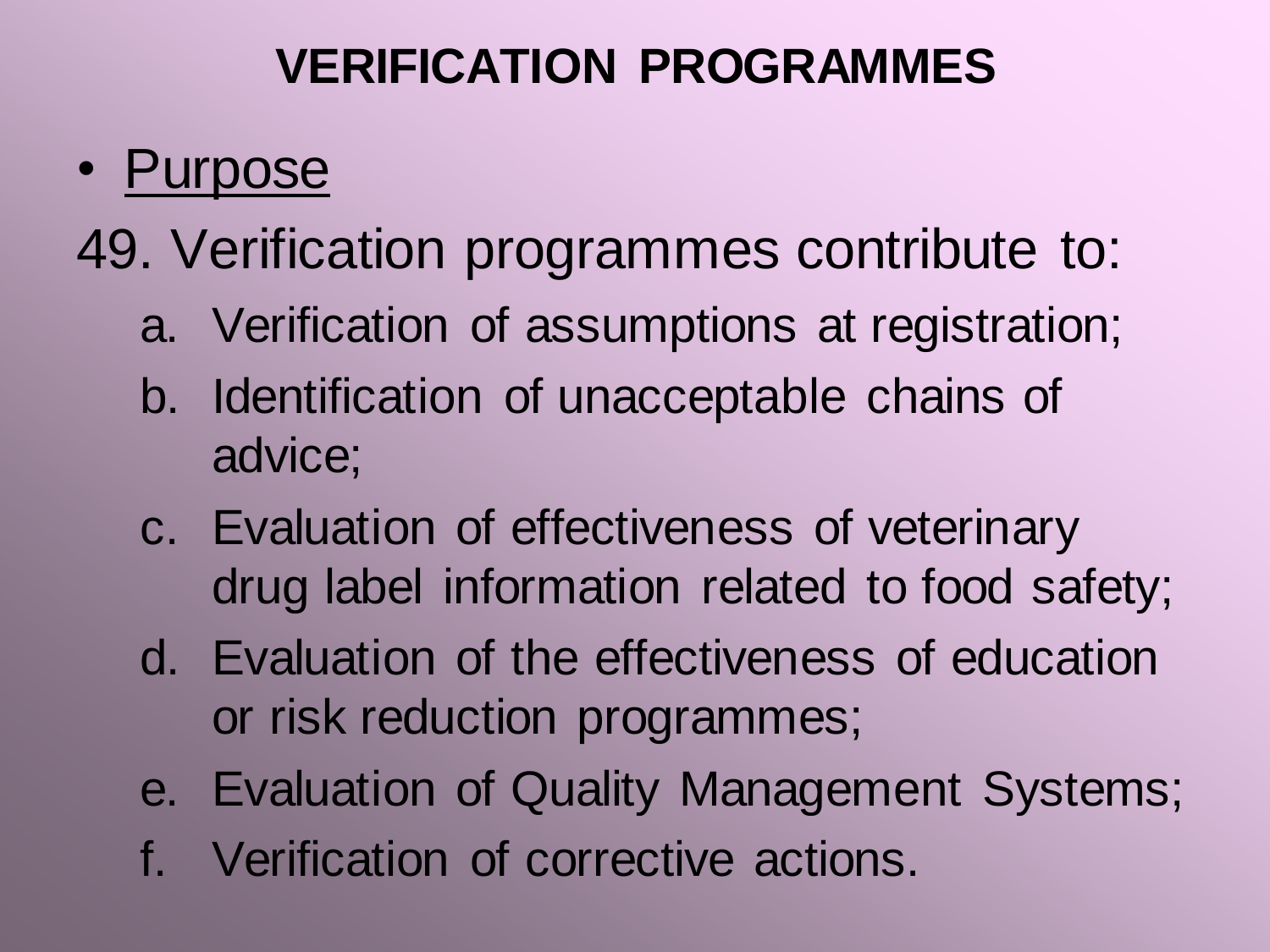• General design principles

50. Can cover the entire food chain.

- Combined system of inspection/audits.
- Sampling/laboratory analysis.
- Frequency, point and type of activity based on risk assessment. Most effective control.
- 51. Classified according to objective:
	- System verification programmes;
	- Risk-targeted verification programmes;
	- Surveys;
	- Port of entry testing programmes.

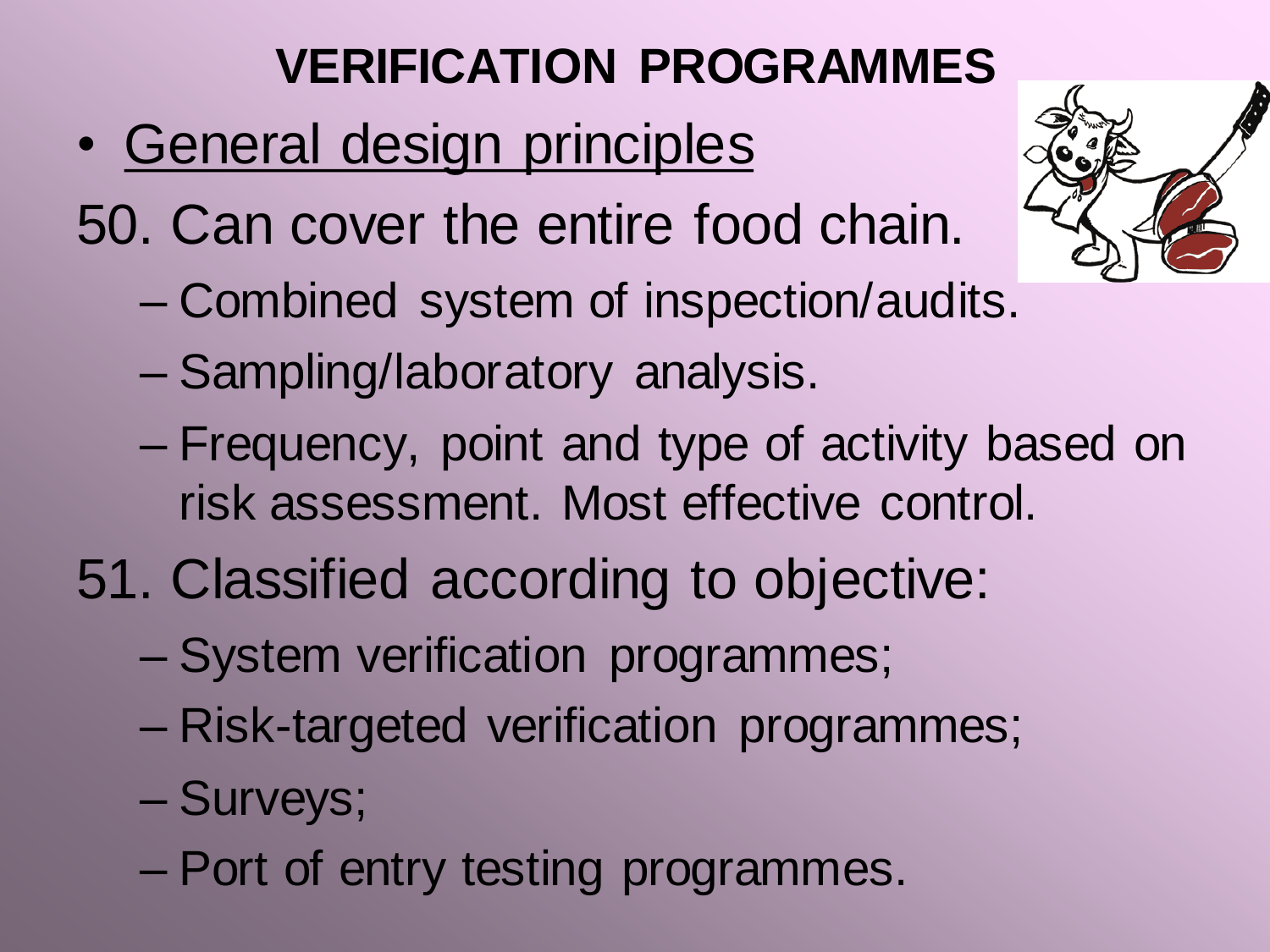• General design principles

52. Verification programmes may focus on assessing:

- a. Effectiveness of a control system; and/or
- b. Compliance by individuals or groups.

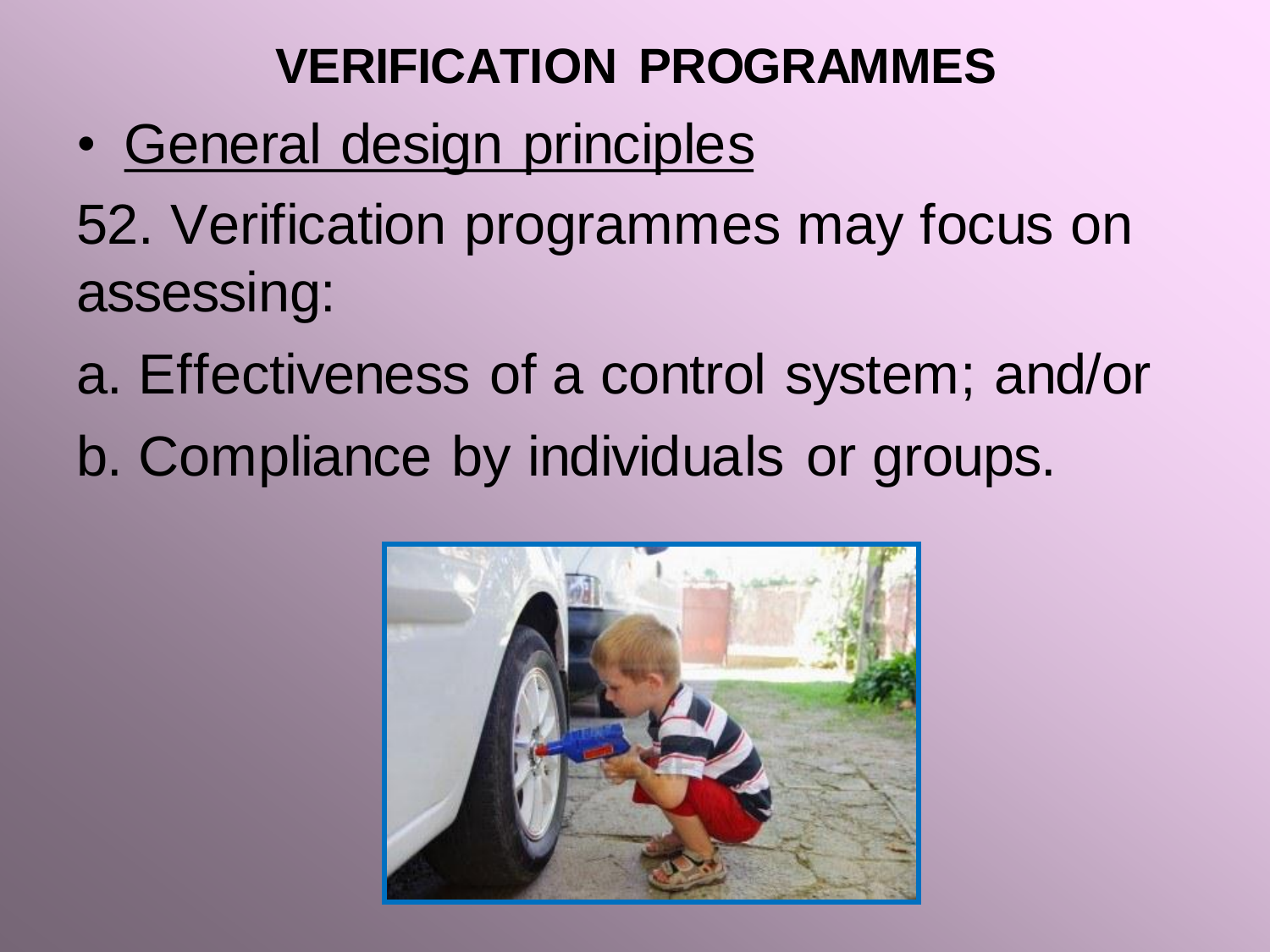- System and targeted programme design
	- a. Define their purpose;
	- b. Identify the population being sampled;
	- c. Sampling non-biased or targeted (directed);
		- base the number of samples on statistics;
		- pre-determine targeting criteria of sampling;
	- d. Pre-determine the criteria to be applied to the analysis of the results;
	- e. Define sampling and identification procedures that allow tracing each sample back to its origin and independent confirmation of the finding in case of dispute.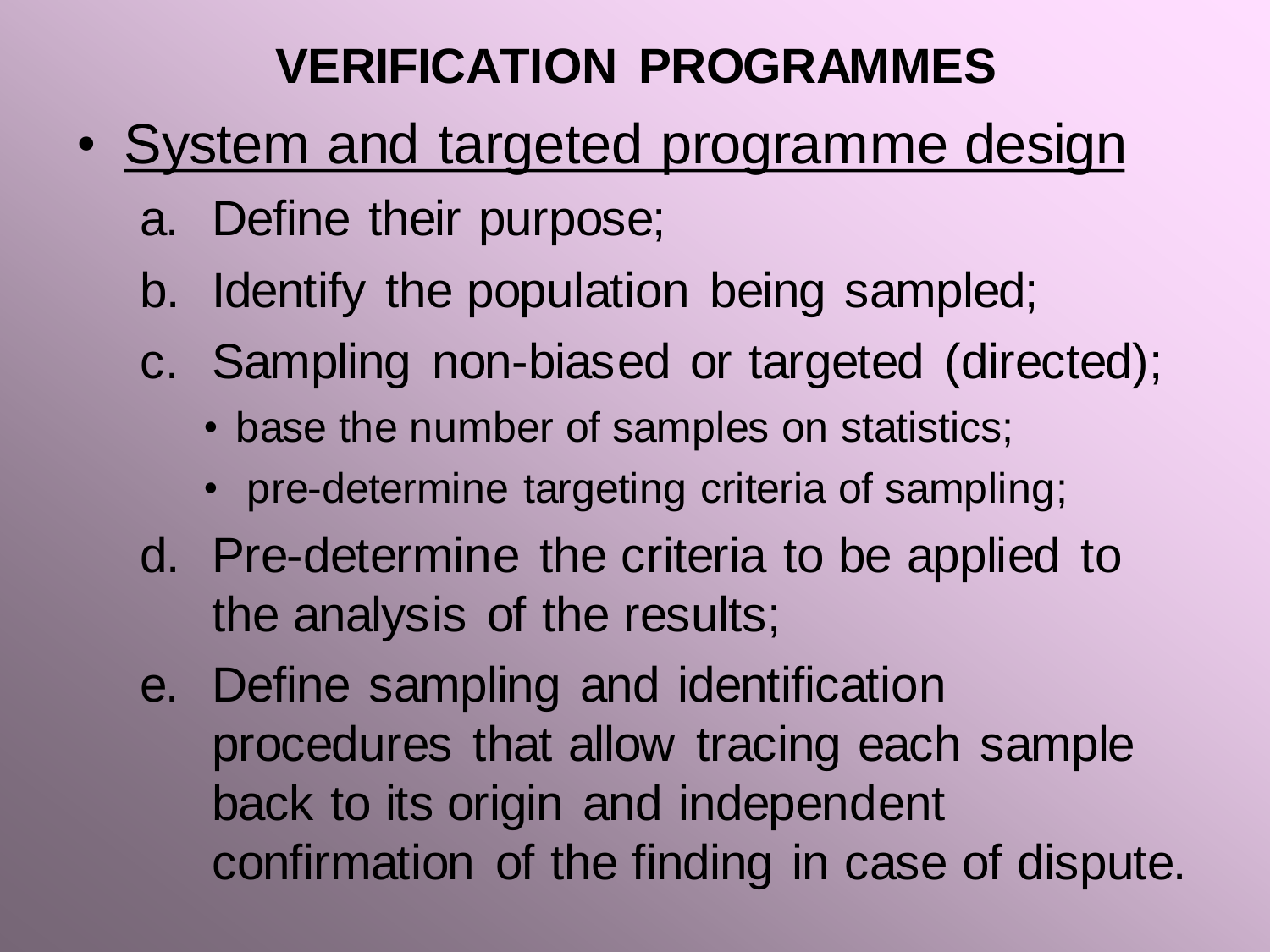- Risk Profiling
- 56. Risk profile considerations include:
	- a. The type of hazard presented;
	- b. Adverse human health effect associated with the residue (e.g. chronic toxicity, acute pharmacological, allergic reaction, or microbiological disturbance);
	- c. Circumstances required to produce residues and likelihood of occurring at concentrations and frequencies of risk to consumer health;
	- d. Dietary consumption required for the residue to be a realistic consumer health risk.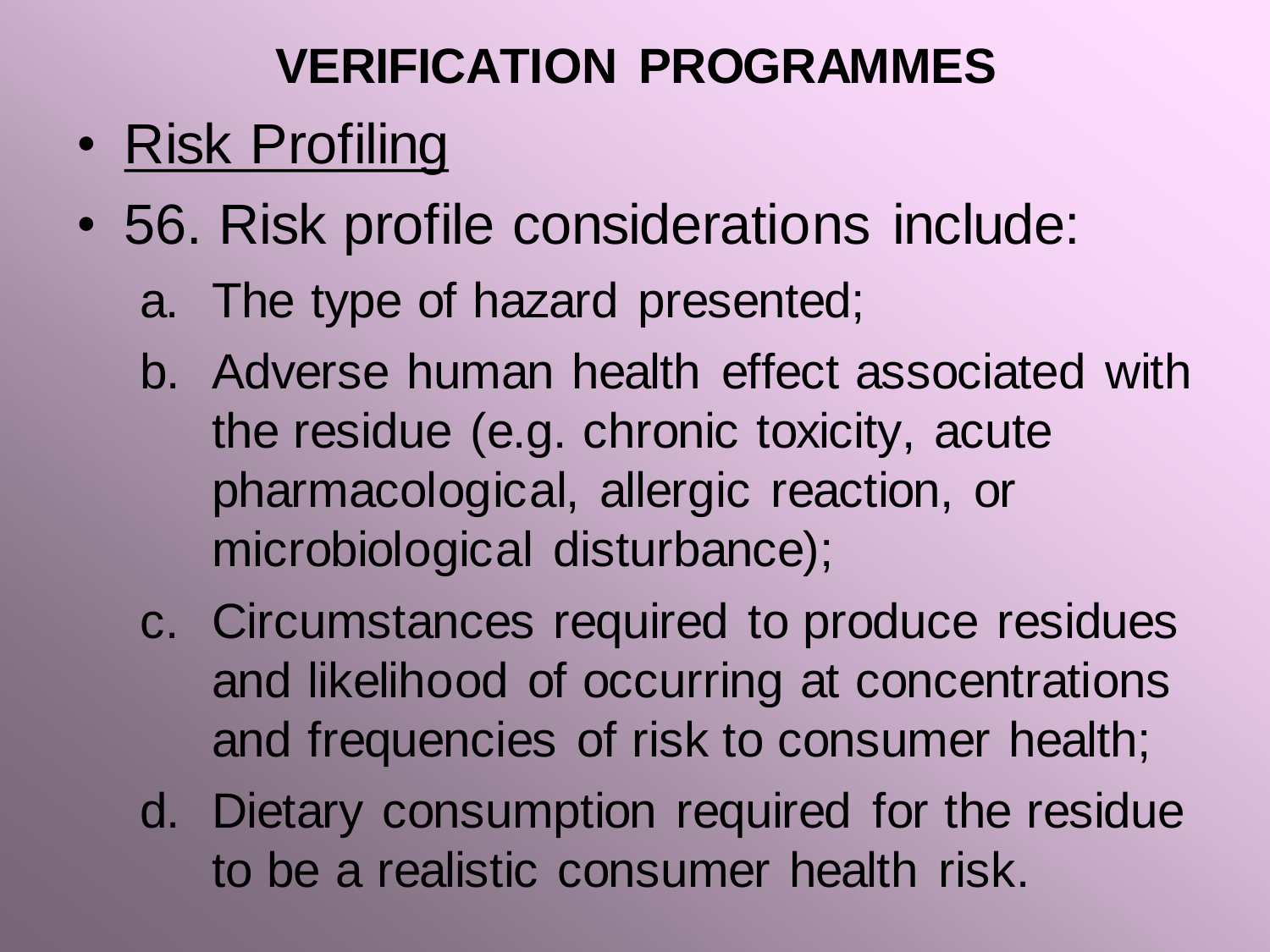- Risk Profiling
- 57. Competent Authorities estimates types, quantities and use patterns of veterinary drugs in their jurisdiction.
- 58. Following should be considered:
	- a. Circumstances required for veterinary drug to cause adverse impact on consumers;
	- b. Likelihood of such circumstances occurring.
- 59. Sources and exposure pathways of residues associated to veterinary drugs in production systems should be described.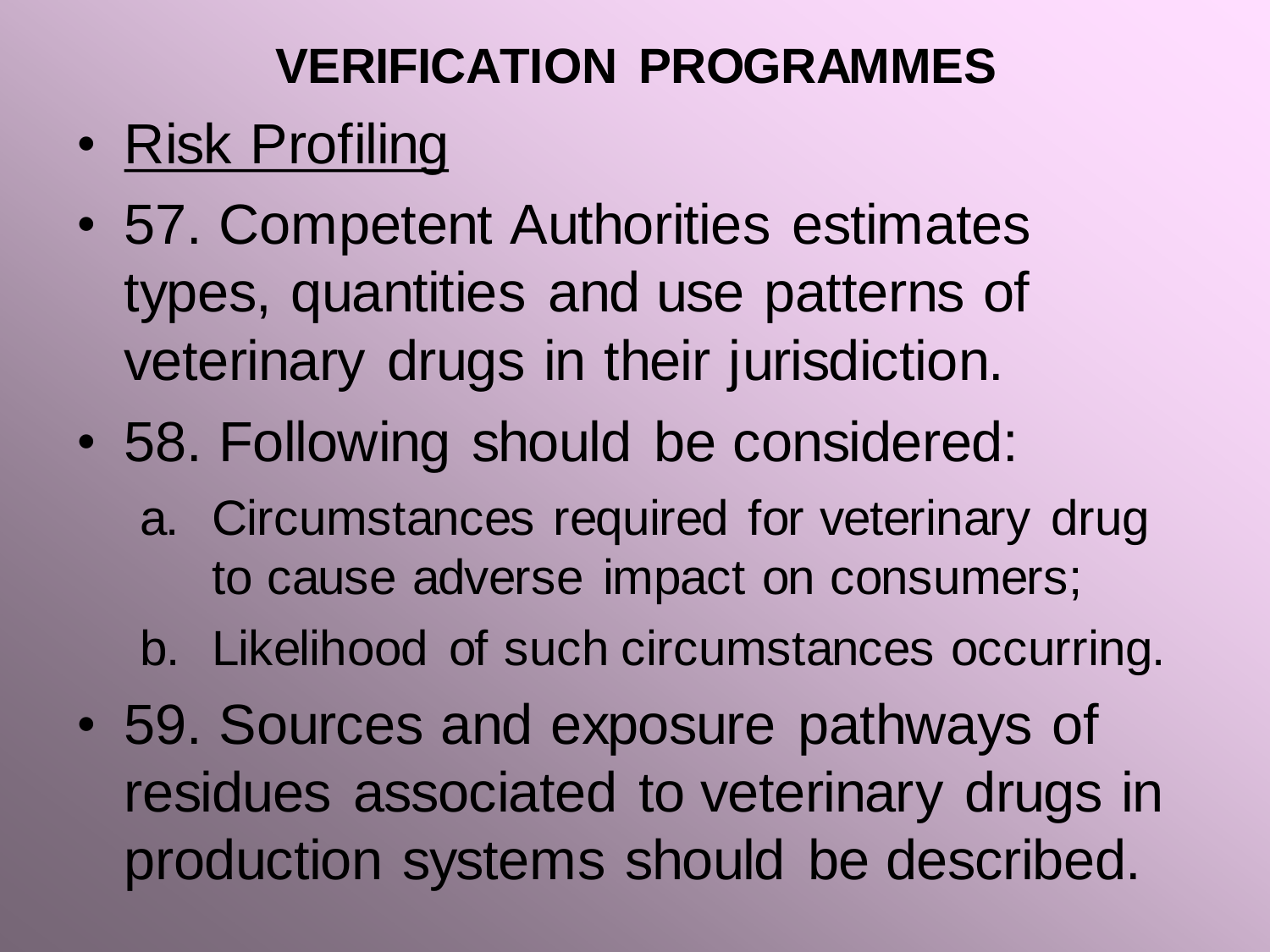- Risk Profiling
- 60. The following sources of veterinary drug residue should be considered:
	- a. Veterinary drugs authorised in the jurisdiction of the Competent Authority;
	- b. Veterinary drugs that are known to be, or suspected of being misused.

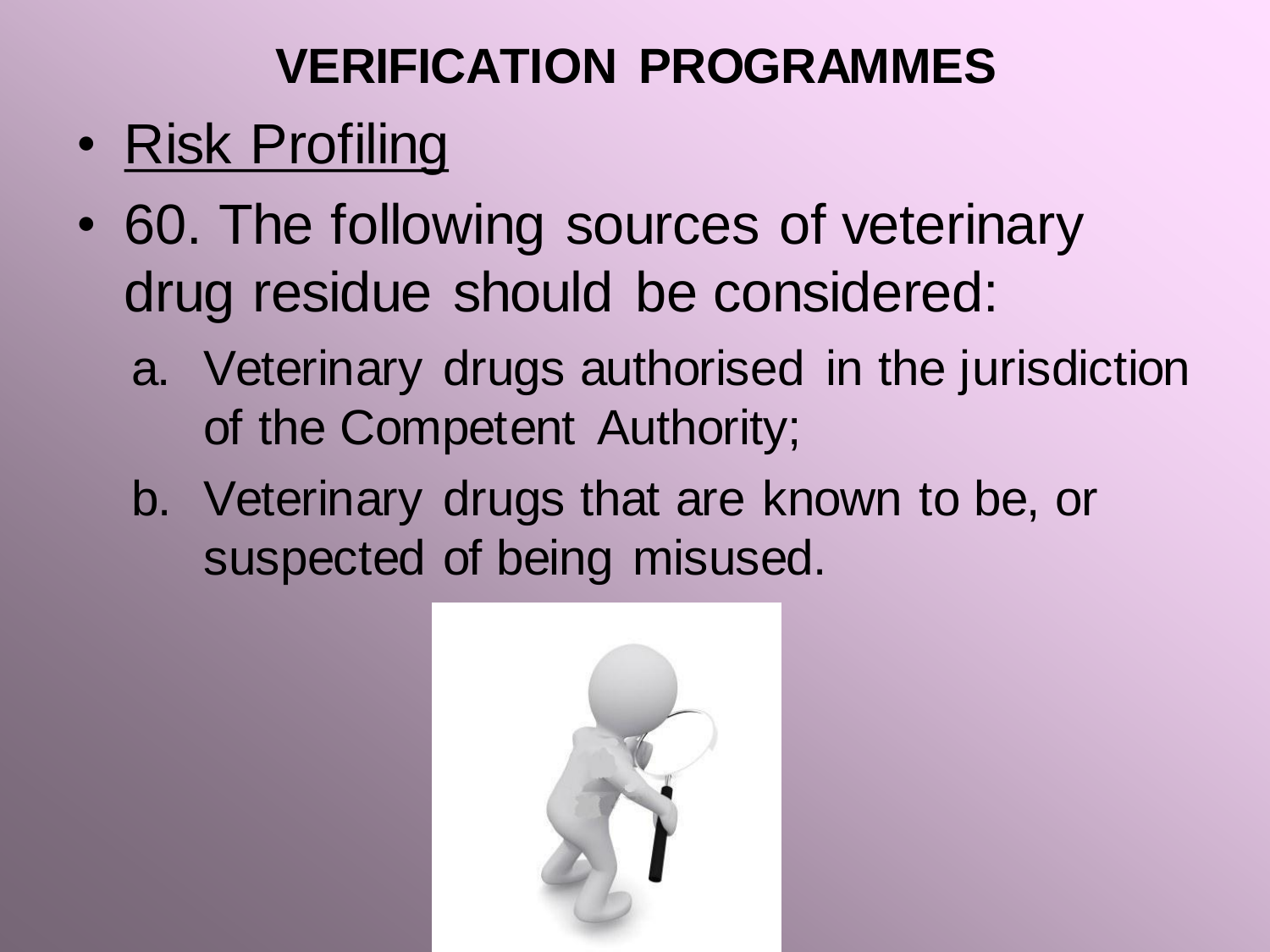- Risk Profiling
- 61. The exposure pathways of veterinary drug residue should be considered:
	- a. Intended e.g. direct administration to the animals;
	- b. Indirect administration to the animals through addition to feed or water;
	- c. Unintended contamination via e.g. feed, water, or the environment.

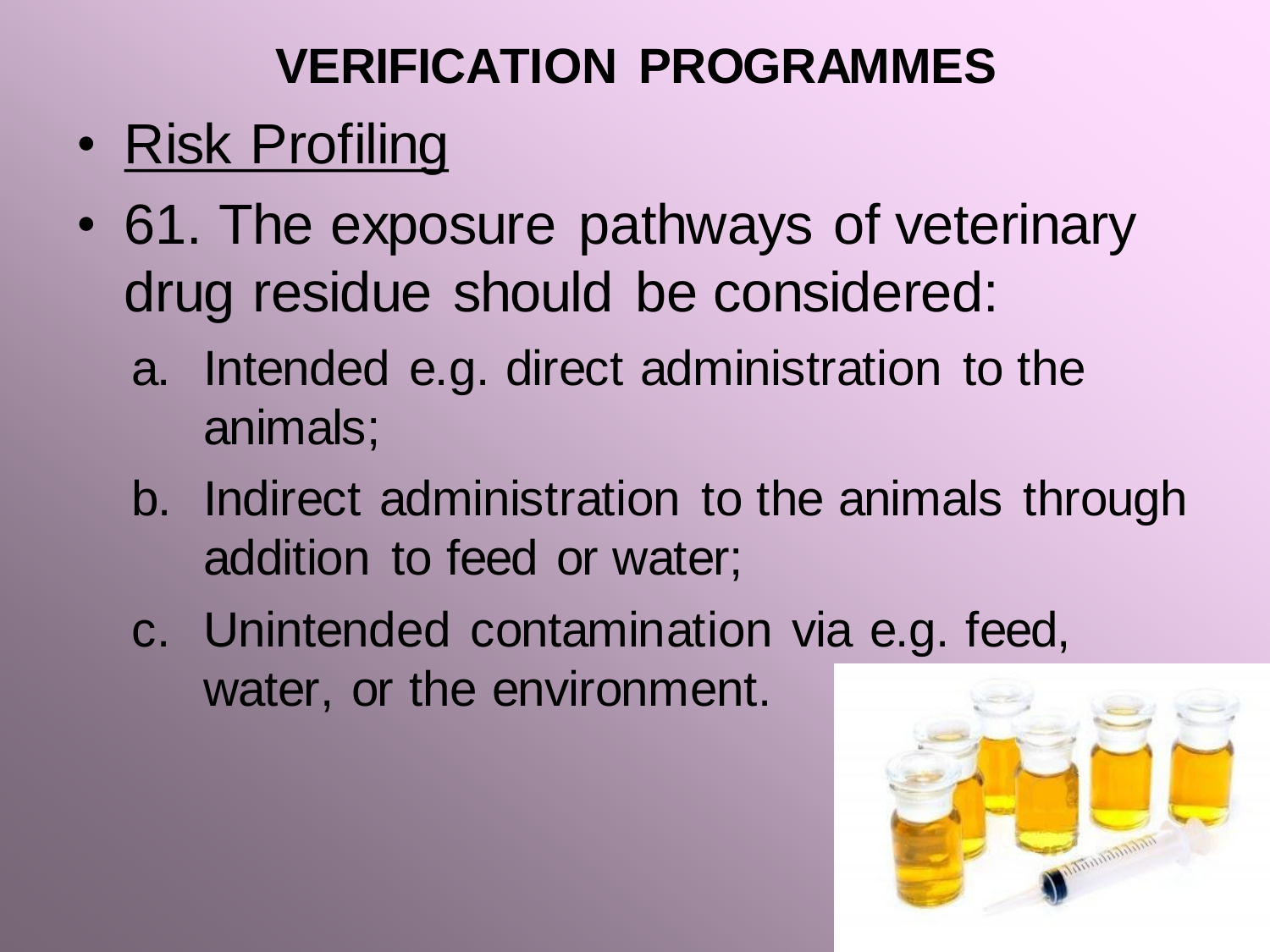- Risk Profiling
- 62. Control points for audit/inspection:
	- a. Sellers and purchasers of veterinary drugs. What is sold and how is marketed;
	- b. Users of veterinary drugs. How drugs are being used, e.g. according to label, records being kept, animal's identification
	- c. Animal and product distributors:
		- Food harvest restrictions communicated?;
	- d. Assurance systems used by processors and/or producers ensure suitability of animals or product supplied for the using purposes?